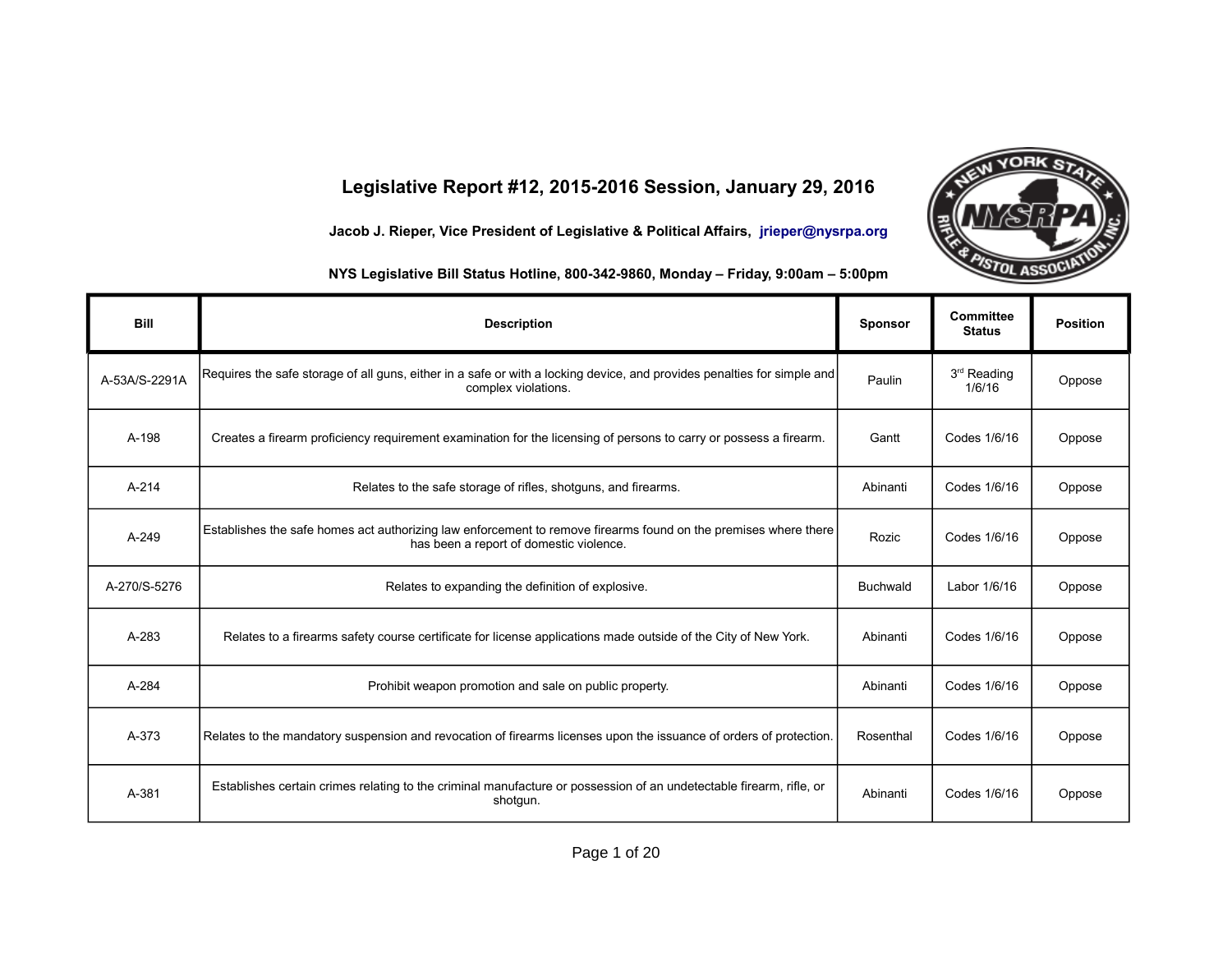| A-494         | Relates to hazardous toys and other articles intended for use by children.                                                                                                                                                                                                                                                                              | Englebright | Consumer<br>Affairs1/6/16         | Oppose        |
|---------------|---------------------------------------------------------------------------------------------------------------------------------------------------------------------------------------------------------------------------------------------------------------------------------------------------------------------------------------------------------|-------------|-----------------------------------|---------------|
| A-552         | Authorizes current and retired members of law enforcement to carry concealed firearms.                                                                                                                                                                                                                                                                  | Lentol      | Codes 1/6/16                      | No objection  |
| A-615/S-4016  | Relates to the criminal possession of a weapon and possession of a firearm while under the influence of alcohol or<br>drugs.                                                                                                                                                                                                                            | Cymbrowitz  | Codes 1/6/16                      | Oppose        |
| A-957/S-1270  | Includes wildlife animals as those subject to the animal cruelty provisions of the agriculture and markets law.                                                                                                                                                                                                                                         | Rosenthal   | Agriculture<br>1/6/16             | Oppose        |
| A-967         | Prohibits entry to gun shows to anyone under twelve years of age.                                                                                                                                                                                                                                                                                       | Rosenthal   | Economic<br>Development<br>1/6/16 | Oppose        |
| A-1126/S-6318 | Relates to possession of firearms on property owned by or held in trust for SUNY ESF.                                                                                                                                                                                                                                                                   | Magee       | Codes 1/6/16                      | No objection  |
| A-1151        | Requires a recent psychiatric evaluation of a petitioner seeking relief from firearms disabilities.                                                                                                                                                                                                                                                     | Lavine      | Judiciary 1/6/16                  | Oppose        |
| A-1159        | Relates to the right to hunt, trap and fish; provides for regulation by the state.                                                                                                                                                                                                                                                                      | Gunther     | <b>Attorney General</b><br>1/6/16 | Support       |
| A-1315        | Establishes the municipal firearm recovery program to buy back firearms; provides that such program will be<br>administered by the division of state police and department of state and implemented by municipalities; allows gift<br>card exchanges for an equivalent value determined by the agency; establishes the municipal firearm recovery fund. | Rosenthal   | Codes 1/6/16                      | Oppose        |
| A-1466        | Clarifies that licenses for handguns may be issued to non-resident individuals.                                                                                                                                                                                                                                                                         | Crouch      | Codes 1/6/16                      | No confidence |
| A-1623        | Authorizes children 10 years of age or older to load and fire a rifle, shotgun or pistol at a shooting range while under<br>the supervision of a qualified person.                                                                                                                                                                                      | Magee       | Codes 1/6/16                      | Support       |
| A-1696        | Prohibits the state police from imposing a fee or surcharge for recertification of certain gun licenses.                                                                                                                                                                                                                                                | Zebrowski   | Codes 1/6/16                      | No confidence |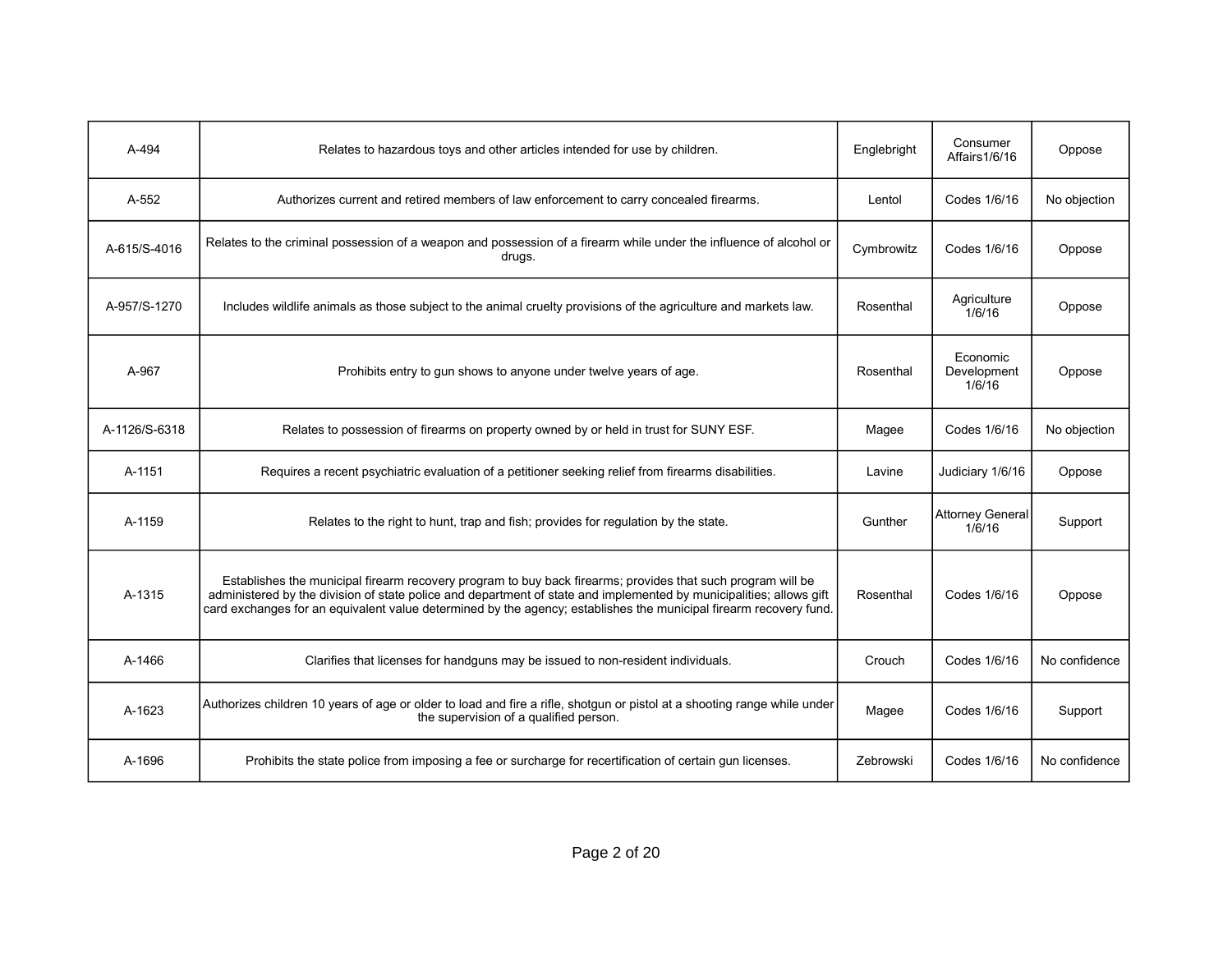| A-1742        | Permits security quard companies in certain instances to perform security related work in N.Y. city by armed quards<br>without obtaining a N.Y. city firearms special permit.                                                                                                                                                                                                     | Pretlow     | Codes 1/6/16                       | No objection  |
|---------------|-----------------------------------------------------------------------------------------------------------------------------------------------------------------------------------------------------------------------------------------------------------------------------------------------------------------------------------------------------------------------------------|-------------|------------------------------------|---------------|
| A-1747        | Prohibits the sale of ammunition without proof of a firearm license.                                                                                                                                                                                                                                                                                                              | Pretlow     | Codes 1/6/16                       | Oppose        |
| A-1774        | Relates to certain exemptions for licensed gunsmiths, manufacturers and dealers employed in the fulfillment of<br>government, law enforcement, or other state and municipal contracts.                                                                                                                                                                                            | Garbarino   | Codes 1/6/16                       | No objection  |
| A-1809/S-4000 | Authorizes shooting preserves and shooting clubs to sell ammunition for exclusive use on the premises thereof<br>without being deemed a "seller of ammunition".                                                                                                                                                                                                                   | Gunther     | Codes 1/6/16                       | Support       |
| A-1896        | Allows security guards licensed as armed security guards and licensed private investigators to possess high<br>capacity magazines.                                                                                                                                                                                                                                                | Crouch      | Codes 1/6/16                       | No confidence |
| A-1918        | Protects certain information on hunting, fishing and trapping license and permit applications from disclosure.                                                                                                                                                                                                                                                                    | Gunther     | EnCon 1/6/16                       | Support       |
| A-1969        | Authorizes local governments to independently adopt building code standards relating to lead.                                                                                                                                                                                                                                                                                     | Englebright | Government<br>Operations<br>1/6/16 | Oppose        |
| A-2040        | Requires all motor vehicles transporting five or more weapons or ammunition for five or more weapons to have a<br>separate storage area secured by padlock or combination lock and all such weapons and ammunition to be so<br>secured when being transported and imposes a fine of at least \$1,000 and not more than \$5,000 for violation.                                     | Pretlow     | Transportation<br>1/6/16           | Oppose        |
| A-2080        | Allows for the temporary transfer of a pistol between permit holders.                                                                                                                                                                                                                                                                                                             | Zebrowski   | Codes 1/6/16                       | No confidence |
| A-2178/S-1204 | Proscribes persons, firms or corporations engaged in retail business of selling firearms from selling, delivering or<br>transferring child operated firearms.                                                                                                                                                                                                                     | Englebright | Codes 1/6/16                       | Oppose        |
| A-2217        | Requires the creation and imposition of restrictive commercial practices and stringent recordkeeping and reporting<br>to prevent gun sales to criminals; provides that such measures shall be promulgated by the superintendent of state<br>police; restricts premises of sales; requires employee training; prohibits straw purchases; imposes additional license<br>conditions. | Paulin      | Economic<br>Development<br>1/6/16  | Oppose        |
| A-2275        | Relates to the revocation and suspension of licenses to carry, possess, repair and dispose of firearms.                                                                                                                                                                                                                                                                           | Crouch      | Codes 1/6/16                       | Support       |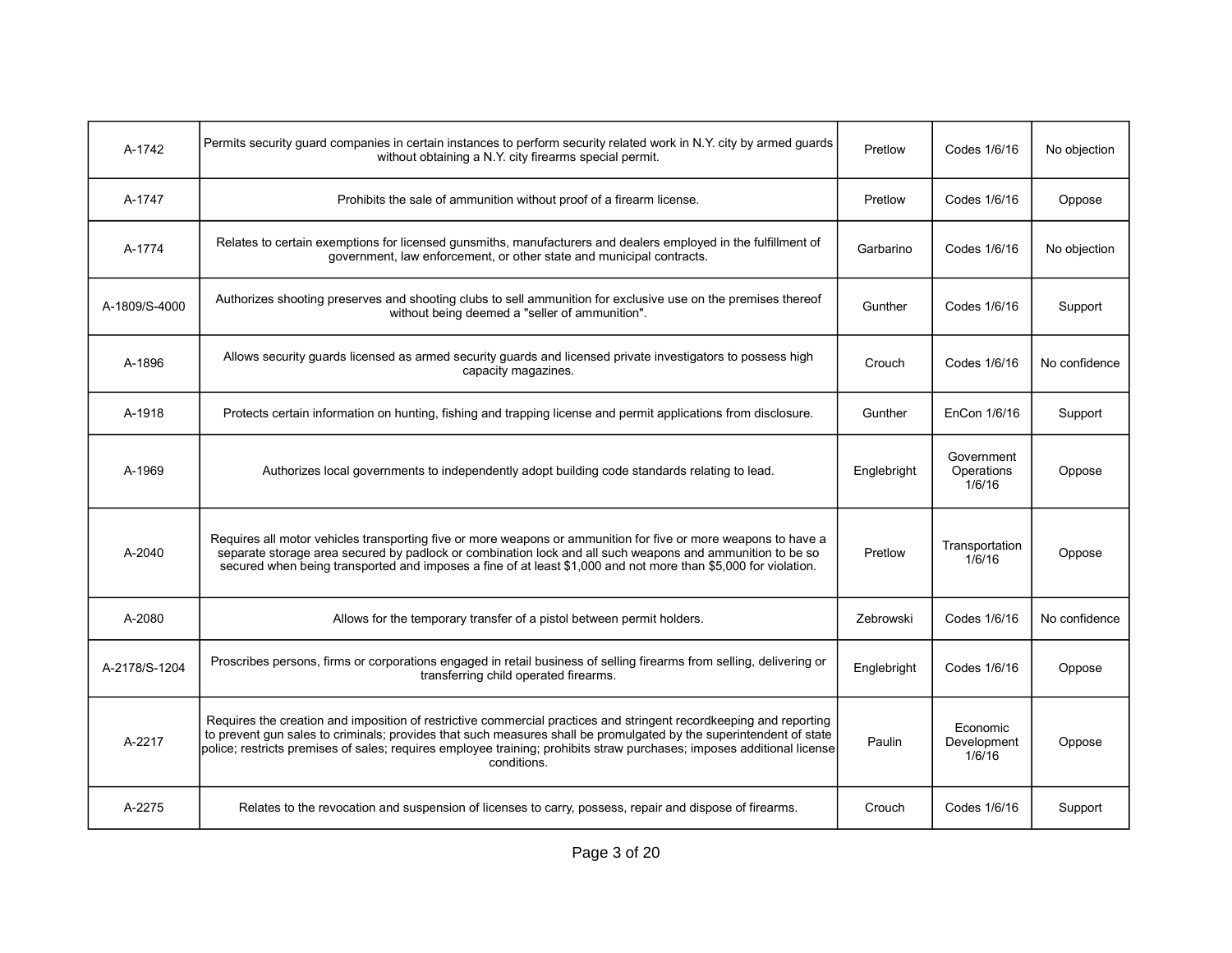| A-2324/S-3555 | Prohibits possession of a gun or non-folding knife at a governmental chamber or public hearing of the state or any<br>political subdivision.                                                                                                                                                                 | Englebright     | Codes 1/6/16                    | Oppose        |
|---------------|--------------------------------------------------------------------------------------------------------------------------------------------------------------------------------------------------------------------------------------------------------------------------------------------------------------|-----------------|---------------------------------|---------------|
| A-2400        | Provides for the labeling of all shipments of firearms, and certain shipments of shotguns and rifles and reporting<br>certain information.                                                                                                                                                                   | Englebright     | Codes 1/6/16                    | Oppose        |
| A-2708        | Raises the level of certain criminal possession and criminal sale of weapons crimes if they are committed on school<br>grounds.                                                                                                                                                                              | Lentol          | Codes 1/6/16                    | Oppose        |
| A-3256        | Requires the commissioner of environmental conservation to promote education in hunting, fishing and outdoor<br>education in high school physical education courses.                                                                                                                                         | Barclay         | EnCon 1/6/16                    | Support       |
| A-3311        | Relates to mandatory dispositions and the commission of a felony offense while in possession of a firearm; provides<br>an additional five years imprisonment.                                                                                                                                                | <b>McKevitt</b> | Codes 1/6/16                    | Oppose        |
| A-3413/S-4169 | Amends the definition of disguised gun to include certain guns that are designed and intended to appear to be a toy<br>gun.                                                                                                                                                                                  | Lentol          | Codes 1/6/16                    | Oppose        |
| A-3619        | Creates a process for the issuance of a temporary permit to carry or possess a firearm for persons who are not<br>residents of the state of New York; provides an affirmative defense to possession of a loaded firearm by certain<br>persons and provides reciprocity for persons licensed in other states. | Kolb            | Codes 1/6/16                    | No confidence |
| A-3697        | Amends and repeals certain provisions of the SAFE Act.                                                                                                                                                                                                                                                       | Corwin          | Codes 1/6/16                    | No confidence |
| A-3701/S-2775 | Prohibiting the taking of non-native big game mammals in a fenced or other area from which there is no means for<br>such mammal to escape.                                                                                                                                                                   | Glick           | EnCon 1/6/16                    | Oppose        |
| A-3713        | Allows applicants for qun licenses to consent to disclosure of the information contained in the license application.                                                                                                                                                                                         | <b>DiPietro</b> | Codes 1/6/16                    | No objection  |
| A-3719        | Allows individuals, duly licensed out-of-state to carry a pistol or firearm, authority to carry such weapon within New<br>York state for a limited duration with proper documentation.                                                                                                                       | Tenney          | Codes 1/6/16                    | No objection  |
| A-3724        | Increases penalties for all offenses involving the possession, use, sale or purchase of firearms.                                                                                                                                                                                                            | Scarborough     | Enact Clause<br>Stricken 5/7/15 | Oppose        |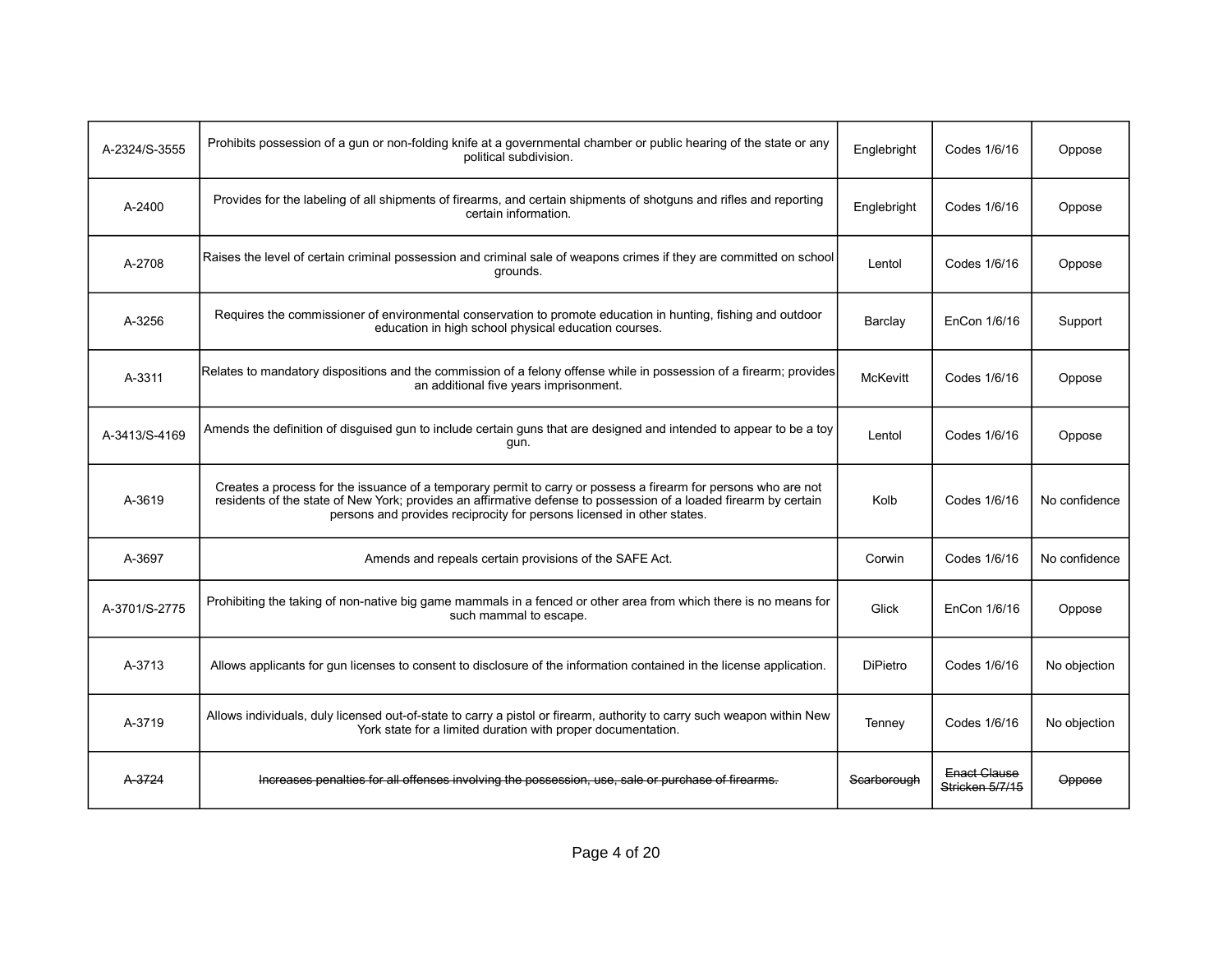| A-3730          | Authorizes a person to pass his or her guns to an immediate family member through his or her estate.                                                                                                                                                                                                                                                                                                                                                                                                                                                                                          | Corwin          | Codes 1/6/16           | No objection |
|-----------------|-----------------------------------------------------------------------------------------------------------------------------------------------------------------------------------------------------------------------------------------------------------------------------------------------------------------------------------------------------------------------------------------------------------------------------------------------------------------------------------------------------------------------------------------------------------------------------------------------|-----------------|------------------------|--------------|
| A-3742A/S-93A   | Regulates taking of elk or moose in the same manner as deer hunting and trapping are currently regulated.                                                                                                                                                                                                                                                                                                                                                                                                                                                                                     | <b>DiPietro</b> | EnCon 1/6/16           | Support      |
| A-3797          | Authorizes hunting of big game with rifles in the County of Livingston                                                                                                                                                                                                                                                                                                                                                                                                                                                                                                                        | Nojay           | EnCon 1/6/16           | Support      |
| A-3943/S-1193   | Repeals chapter 1 of the laws of 2013, amending the criminal procedure law and other laws relating to suspension<br>and revocation of firearms licenses; private sale or disposal of firearms, rifles or shotguns.                                                                                                                                                                                                                                                                                                                                                                            | <b>DiPietro</b> | Codes 1/6/16           | Support      |
| A-3993          | Establishes a certificate of restoration to replace the terms "certificate of good conduct" and "certificate of relief from<br>disabilities."                                                                                                                                                                                                                                                                                                                                                                                                                                                 | Aubry           | Corrections<br>1/6/16  | Support      |
| A-4277/S-4389A  | Relates to gun violence restraining orders; provides a procedure whereby family members may prohibit persons<br>from owning or possessing firearms if the person poses an immediate and present danger of causing personal<br>injury to himself, herself, or another by having in his or her custody or control a firearm and a gun violence<br>restraining order is necessary to prevent personal injury to the subject of the petition or another because less<br>restrictive alternatives either have been tried and found to be ineffective, or have been determined to be<br>inadequate. | Lavine          | Judiciary 1/6/16       | Oppose       |
| A-4358/S-1625   | Relates to hunting, fishing and outdoor education in high school physical education courses.                                                                                                                                                                                                                                                                                                                                                                                                                                                                                                  | Palmesano       | Education 1/6/16       | Support      |
| A-4367A/S-1292A | Authorizes hunting of big game with rifles in the county of Genesee.                                                                                                                                                                                                                                                                                                                                                                                                                                                                                                                          | Hawley          | Signed 7/2/15          | Support      |
| A-4681          | Relates to liability for the manufacture, sale, leasing or other disposition of ammunition feeding devices and<br>compensation for damages.                                                                                                                                                                                                                                                                                                                                                                                                                                                   | Colton          | Judiciary 1/6/16       | Oppose       |
| A-4974          | Relates to the definition of assault weapons; removes certain characteristics from the definition of assault weapons.                                                                                                                                                                                                                                                                                                                                                                                                                                                                         | <b>Butler</b>   | Codes 1/6/16           | Support      |
| A-5114          | Permits persons eleven years of age to possess a rifle under certain circumstances.                                                                                                                                                                                                                                                                                                                                                                                                                                                                                                           | Goodell         | Codes 1/6/16           | Support      |
| A-5184          | Relates to exempting the sale of firearm safety devices from state sales and compensating use taxes.                                                                                                                                                                                                                                                                                                                                                                                                                                                                                          | <b>Skoufis</b>  | Ways & Means<br>1/6/16 | No objection |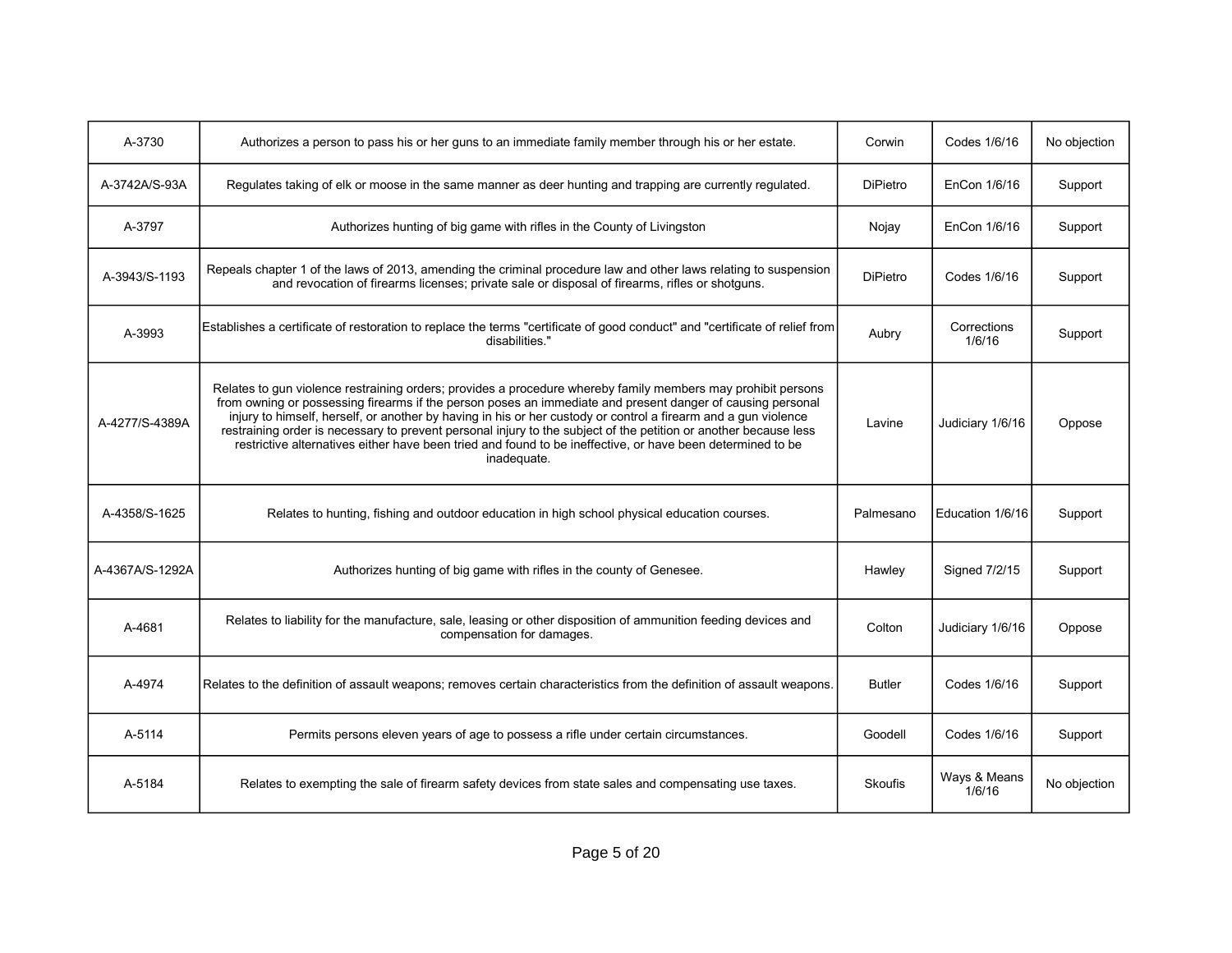| A-5257          | Relates to orders to surrender eligible weapons; requires the surrender of weapons following a conviction in certain<br>misdemeanor cases.                                                                                                                                                                                                                                                | Paulin          | 3 <sup>rd</sup> Reading<br>1/6/16 | Oppose                   |
|-----------------|-------------------------------------------------------------------------------------------------------------------------------------------------------------------------------------------------------------------------------------------------------------------------------------------------------------------------------------------------------------------------------------------|-----------------|-----------------------------------|--------------------------|
| A-5278A         | Enacts the "Children's Weapon Accident Prevention Act"; creates crimes of failure to store a weapon safely in the<br>first and second degrees, aggravated failure to store a weapon safely, and criminally negligent storage of a weapon<br>in the first and second degrees; provides affirmative defenses; directs the commissioner of education to develop a<br>weapons safety program. | Abinanti        | Codes 1/6/16                      | Oppose                   |
| A-5572/S-1459   | Provides enhanced sentencing for the offenses of criminal possession of a weapon and criminal sale of a firearm<br>where such offenses occur at the residence of a child under age of fourteen.                                                                                                                                                                                           | Kavanagh        | Codes 1/6/16                      | Oppose                   |
| A-5607/S-3908A  | Relates to providing a tax credit for the purchase of gun safety equipment.                                                                                                                                                                                                                                                                                                               | Kavanagh        | Ways & Means<br>1/6/16            | No objection             |
| A-5625/S-2573   | Increase the types of firearms that are to be included in the firearm ballistic identification database.                                                                                                                                                                                                                                                                                  | Mosley          | Codes 1/6/16                      | Oppose                   |
| A-5628/S-2611   | Permits the private sale or disposal of firearms, rifles and shotguns to a holder of a NYS pistol permit and to certain<br>relatives.                                                                                                                                                                                                                                                     | <b>Brindisi</b> | Codes 1/6/16                      | Support                  |
| A-5629A/S-2613A | Repeals provisions of law relating to certain requirements for the sellers of ammunition.                                                                                                                                                                                                                                                                                                 | <b>Brindisi</b> | Codes 1/6/16                      | Support                  |
| A-5630A/S-2612A | Repeals provision of law prohibiting the possession of certain large capacity ammunition feeding devices.                                                                                                                                                                                                                                                                                 | <b>Brindisi</b> | Codes 1/6/16                      | Support                  |
| A-5703          | Permits retired or off-duty law enforcement officers to possess a firearm on school grounds, and to permit such<br>officers to carry more than seven rounds of ammunition.                                                                                                                                                                                                                | <b>Brabenec</b> | Codes 1/6/16                      | Support with<br>Concerns |
| A-5716          | Relates to allowing the use of rifles for hunting in Rockland County.                                                                                                                                                                                                                                                                                                                     | <b>Brabenec</b> | EnCon 1/6/16                      | Support                  |
| A-5782          | Provides requirement to report lost or stolen firearms within 72-hours to local police authorities.                                                                                                                                                                                                                                                                                       | Kavanagh        | Codes 1/6/16                      | Oppose                   |
| A-5783/S-2430   | Requlates firearms and ammunition dealers; requires such dealers to hold a permit issued by the Division of<br>Criminal Justice Services after an investigation of the applicant by such division; requires such dealers to have<br>insurance and engage in certain security measures at their businesses.                                                                                | Kavanagh        | Economic<br>Development<br>1/6/16 | Oppose                   |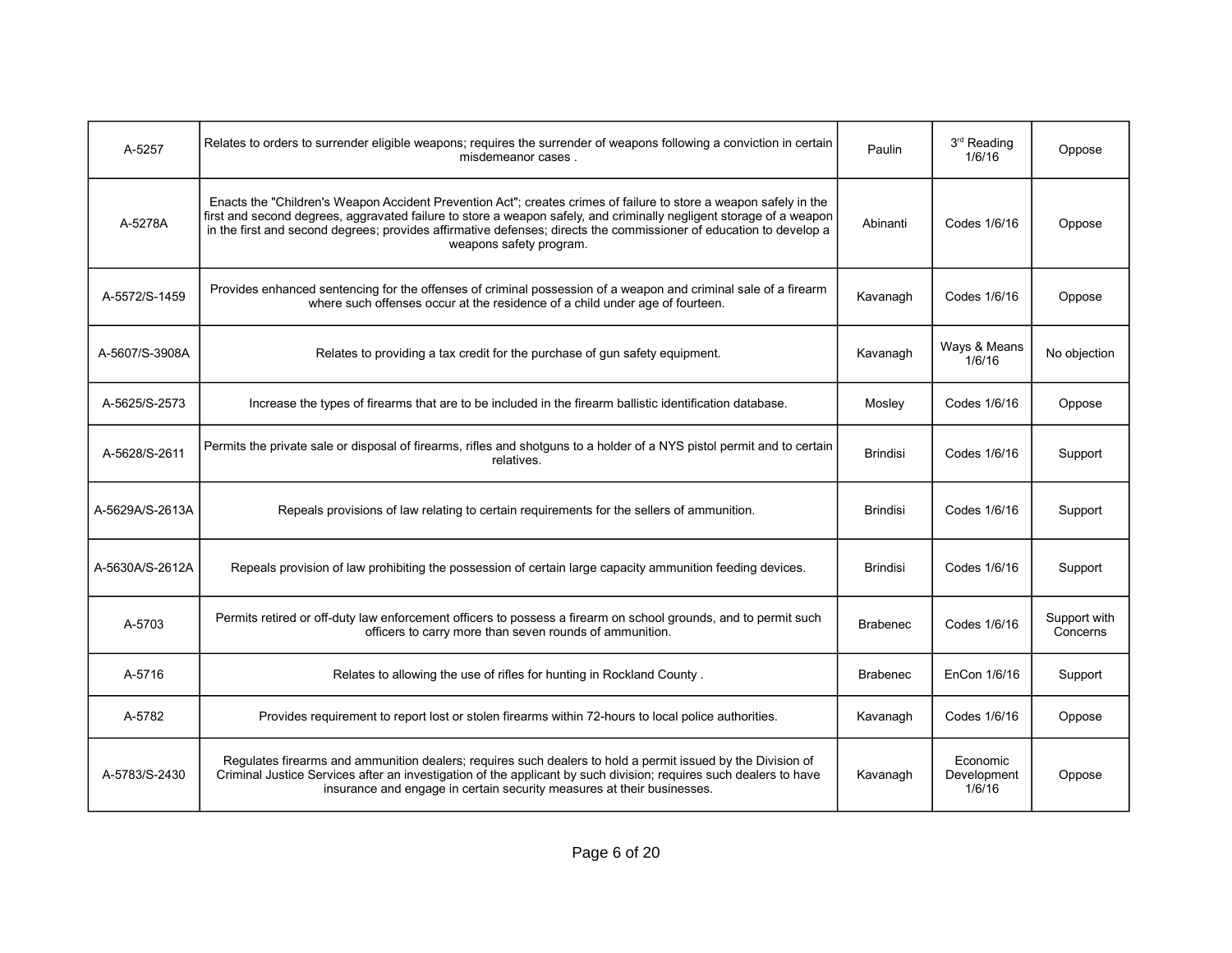| A-5785/S-2442   | Requires persons possessing any firearm to hold a firearms safety certificate; establishes application and training<br>process therefor.                                                                                                                                                                         | Kavanagh       | Codes 1/6/16                       | Oppose       |
|-----------------|------------------------------------------------------------------------------------------------------------------------------------------------------------------------------------------------------------------------------------------------------------------------------------------------------------------|----------------|------------------------------------|--------------|
| A-5788          | Establishes a safety course requirement for firearm license.                                                                                                                                                                                                                                                     | Kavanagh       | Codes 1/6/16                       | Oppose       |
| A-5843/S-2050   | Relates to prohibiting the possession of certain 50 caliber firearms; directs the division of state police to embark on<br>a program whereby persons currently in lawful possession of such weapons may be reimbursed for the fair market<br>value thereof upon turning in such weapons to a designated officer. | Kavanagh       | Codes 1/6/16                       | Oppose       |
| A-5850/S-1308   | Requires state agencies and certain covered authorities to purchase handguns from responsible suppliers; defines<br>criteria therefor; provides for exceptions.                                                                                                                                                  | Kavanagh       | Government<br>Operations<br>1/6/16 | Oppose       |
| A-5858          | Makes criminal facilitation of a crime by providing a weapon to a minor a class A felony and requires a consecutive<br>sentence therefor.                                                                                                                                                                        | Kavanagh       | Codes 3/5/15                       | Oppose       |
| A-5864          | Requires owners of firearms to obtain liability insurance in an amount not less than two hundred fifty thousand<br>dollars.                                                                                                                                                                                      | Ortiz          | Insurance 1/6/16                   | Oppose       |
| A-5993/S-4122   | Authorizes retired police officers to apply for a firearms license that is valid throughout the state.                                                                                                                                                                                                           | Zebrowski      | Codes 1/6/16                       | No objection |
| A-6058/S-5918   | Relates to validity of a license to carry and possess a firearm in the City of New York where the licensee is a dealer,<br>manufacturer or gunsmith of firearms and is carrying or possessing the firearms in the course of their employment.                                                                    | <b>Borelli</b> | Codes 3/11/15                      | Support      |
| A-6186          | Exempts retired police officers from provisions pertaining to large capacity ammunition feeding devices.                                                                                                                                                                                                         | Borelli        | Codes 3/16/15                      | Oppose       |
| A-6192A/S-1113A | Requires semiautomatic pistols manufactured or delivered to any licensed dealer in this state to be capable of<br>microstamping ammunition.                                                                                                                                                                      | Schimel        | <b>Amended Codes</b><br>1/15/16    | Oppose       |
| A-6220          | Provides that restrictions regarding the carrying of concealed weapons and licenses therefor shall be by statute<br>only.                                                                                                                                                                                        | Oaks           | Codes 1/6/16                       | Hold         |
| A-6340          | Enacts the domestic violence escalation prevention act including certain offenses against members of the same<br>family or household within the definition of serious offense.                                                                                                                                   | O'Donnell      | 3 <sup>rd</sup> Reading<br>1/6/16  | Oppose       |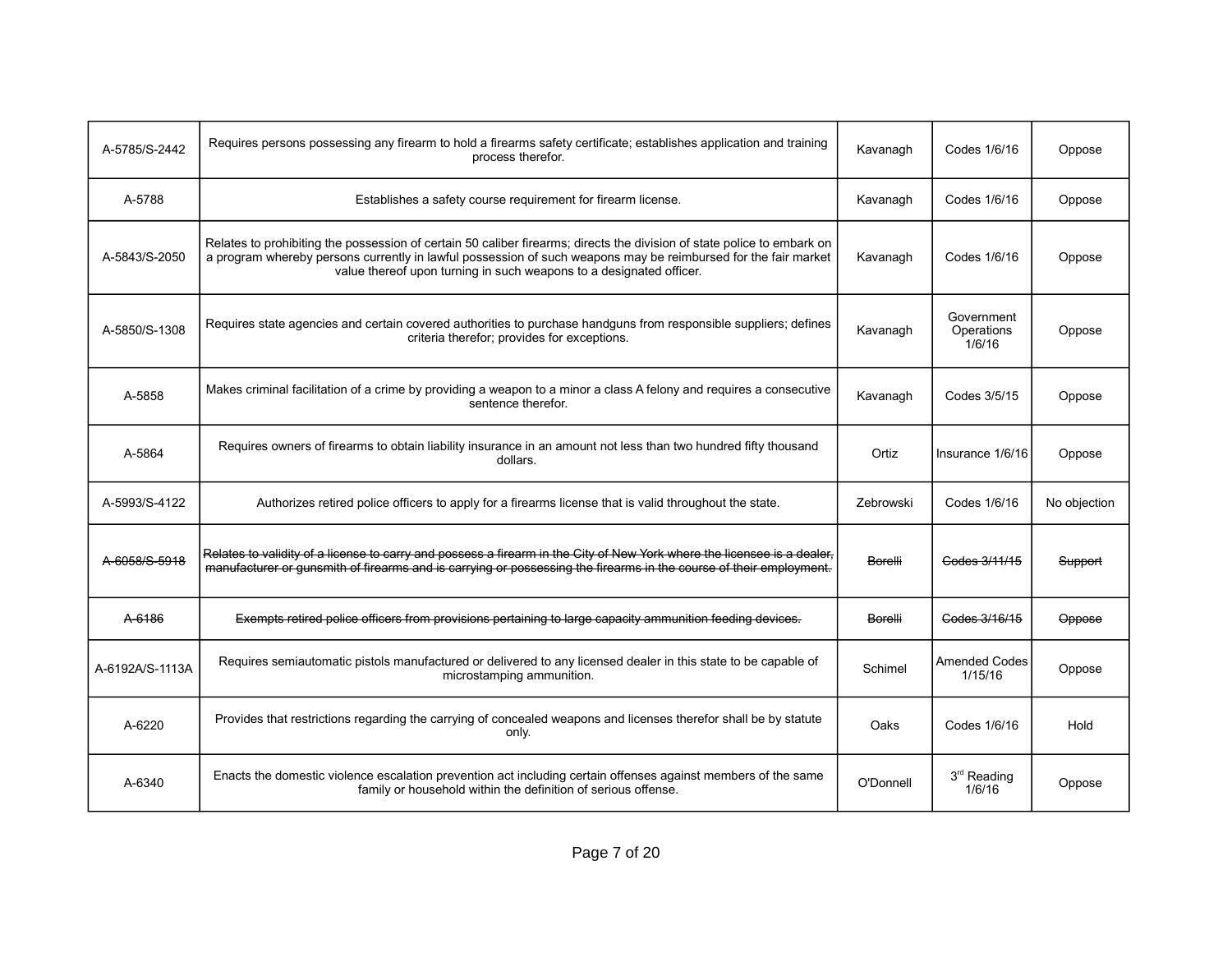| A-6486          | Requires proof of liability insurance prior to issuing a license to carry a firearm.                                                                              | Perry           | Codes 1/6/16     | Oppose        |
|-----------------|-------------------------------------------------------------------------------------------------------------------------------------------------------------------|-----------------|------------------|---------------|
| A-6521          | Relates to exempting military personnel from the large capacity ammunition feeding device ban.                                                                    | Blankenbush     | Codes 1/6/16     | No confidence |
| A-6524          | Relates to pistol permit applications for military personnel.                                                                                                     | Blankenbush     | Codes 1/6/16     | No confidence |
| A-6614/S-2614A  | Provides that restrictions regarding the carrying of concealed weapons and licenses therefor shall be by statute<br>only.                                         | <b>Brindisi</b> | Codes 1/6/16     | Hold          |
| A-6738          | Creates a cause of action for injuries sustained by persons possessing imitation weapons against persons who<br>manufacture, sell, or distribute them illegally.  | Crespo          | Judiciary 1/6/16 | Oppose        |
| A-6900A/S-4728A | Relates to hunting deer with rifles in Ontario County.                                                                                                            | Kolb            | Signed 7/2/15    | Support       |
| A-6952/S-4729   | Relates to hunting seasons in Seneca county.                                                                                                                      | Kolb            | Signed 7/2/15    | Support       |
| A-7023/S-1348   | Requires employees of dealers in firearms to submit to state and national criminal background checks.                                                             | Kavanagh        | Codes 1/6/16     | Oppose        |
| A-7025          | Relates to licensed firearms businesses and potential employees who would be authorized to possess or transfer<br>firearms.                                       | Kavanagh        | Codes 1/6/16     | Oppose        |
| A-7026/S-2443   | Establishes the class A misdemeanor of unlawful procurement of a firearm, for the purchase or acquisition of more<br>that 1 firearm during any period of 30 days. | Kavanagh        | Codes 1/6/16     | Oppose        |
| A-7038/S-6065   | Establishes procedures for issuance of gun violence restraining orders and gun seizure warrants.                                                                  | Kavanagh        | Codes 1/6/16     | Oppose        |
| A-7070/S-1486   | Relates to a ban on undetectable firearms, undetectable firearm receivers and undetectable ammunition<br>magazines.                                               | Abinanti        | Codes 1/6/16     | Oppose        |
| A-7092          | Makes it a ministerial process to amend a license to carry or possess a firearm.                                                                                  | Oaks            | Codes 1/6/16     | Support       |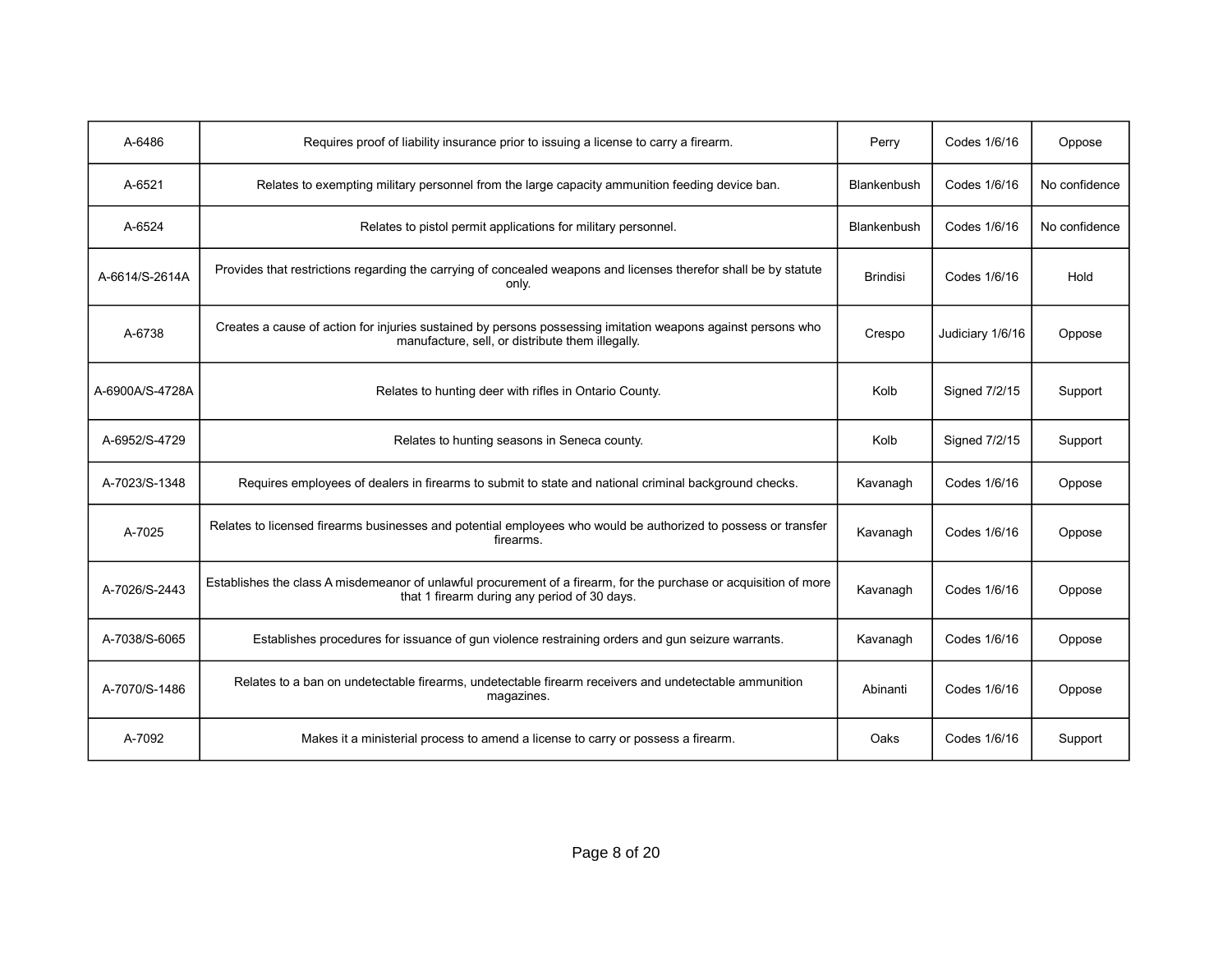| A-7164/S-1071A  | Provides for a gun violence prevention program in the public schools; provides that the program is to be developed<br>by the Department of Education in conjunction with other state agencies and educational organizations and is to be<br>made available to schools for use in pre-kindergarten through twelfth grade; provides for a report to the governor<br>and the legislature on the program; enacts the "Gun Violence Prevention Act". | Kavanaugh       | Education 1/6/16                  | Oppose  |
|-----------------|-------------------------------------------------------------------------------------------------------------------------------------------------------------------------------------------------------------------------------------------------------------------------------------------------------------------------------------------------------------------------------------------------------------------------------------------------|-----------------|-----------------------------------|---------|
| A-7234/S-1991   | Grants a \$100,000 real property tax exemption to conservation clubs and rod and gun clubs owning certain land<br>having an assessed value of \$500,000 or less.                                                                                                                                                                                                                                                                                | Giglio          | Property<br>Taxation 1/6/16       | Support |
| A-7291          | Requires the surrender of antique firearms, black powder rifles, black powder shotguns, or muzzle-loading firearms<br>following certain convictions.                                                                                                                                                                                                                                                                                            | Paulin          | Codes 1/6/16                      | Oppose  |
| A-7357B/S-5181B | Relates to authorizing hunting in the County of Wayne.                                                                                                                                                                                                                                                                                                                                                                                          | Oaks            | Signed 7/2/15                     | Support |
| A-7463          | Relates to access to foreign state records concerning previous or present mental illness of applicants for firearms<br>license.                                                                                                                                                                                                                                                                                                                 | Kavanagh        | 3 <sup>rd</sup> Reading<br>1/6/16 | Oppose  |
| A-7546          | Creates a felony possession of a firearm registration act.                                                                                                                                                                                                                                                                                                                                                                                      | Blake           | Corrections<br>1/6/16             | Oppose  |
| A-7749A         | Requires certain warnings be provided upon the issuance of a hunting license or muzzle-loading privileges.                                                                                                                                                                                                                                                                                                                                      | Paulin          | EnCon 1/6/16                      | Oppose  |
| A-7994          | Implements the Effective Background Check Act of 2015; requires licensed firearms businesses to report the crime<br>of criminal purchase of a weapon; requires background checks for employees who would be authorized to possess<br>or transfer firearms.                                                                                                                                                                                      | Kavanagh        | Codes 1/6/16                      | Oppose  |
| A-7987A/S-5316A | Authorizes the use of rifles to take big game in the County of Schenectady.                                                                                                                                                                                                                                                                                                                                                                     | Santabarbara    | Signed 7/2/15                     | Support |
| A-8028/S-5704   | Relates to licenses to carry, possess, repair and dispose of firearms; requires recordkeeping by the Division of<br><b>Criminal Justice Services.</b>                                                                                                                                                                                                                                                                                           | Woerner         | Codes 1/6/16                      | Support |
| A-8053/S-3373   | Authorizes the transfer of certain weapons from an estate to an immediate member of the decedent's family.                                                                                                                                                                                                                                                                                                                                      | <b>Brindisi</b> | Codes 1/6/16                      | Support |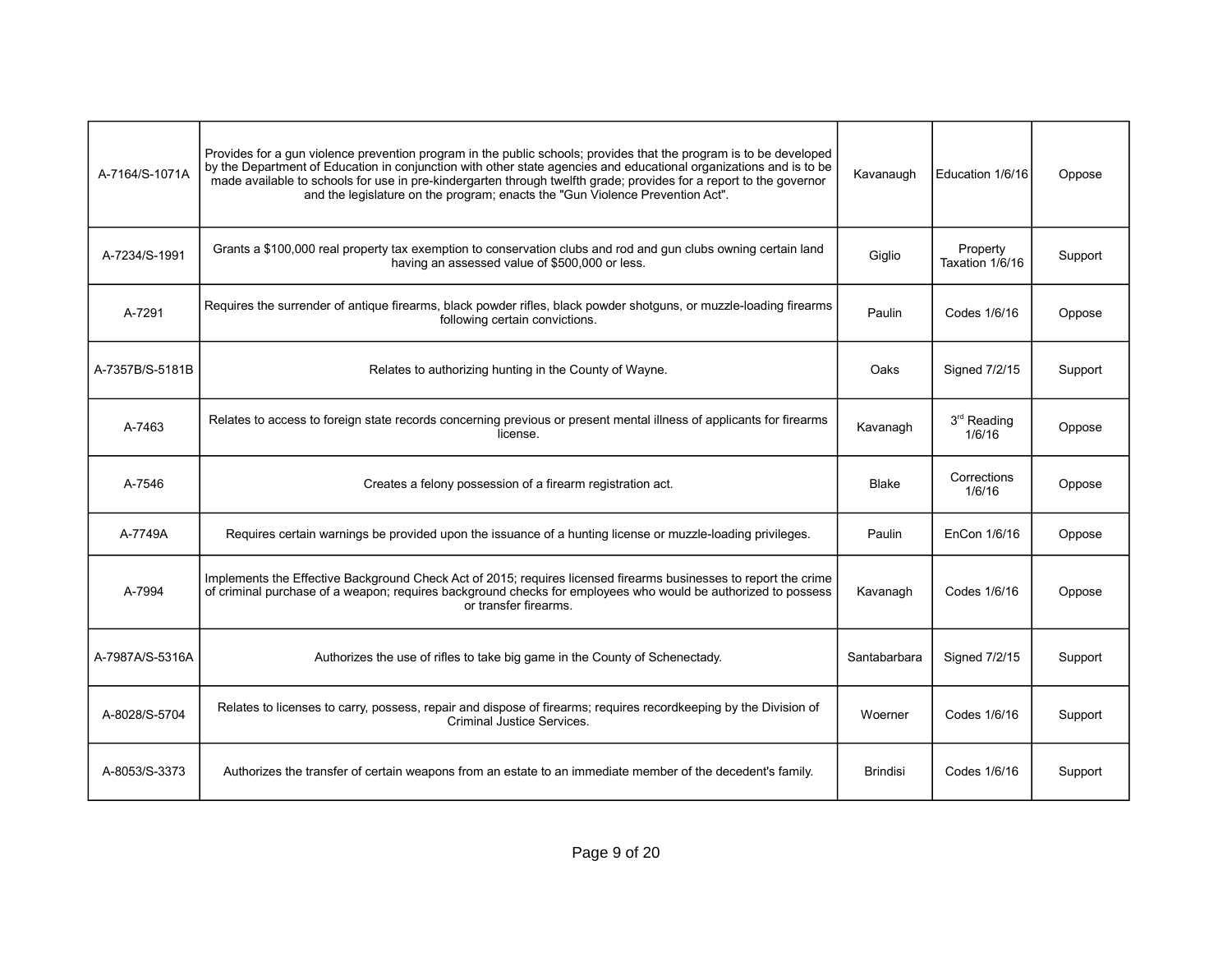| A-8061/S-4761A | Creates a limited exemption of the sale of certain firearms, ammunition, archery equipment and hunting supplies<br>from state sales and compensating use taxes.                                                                                                                        | Magee           | Ways & Means<br>1/6/16            | No objection |
|----------------|----------------------------------------------------------------------------------------------------------------------------------------------------------------------------------------------------------------------------------------------------------------------------------------|-----------------|-----------------------------------|--------------|
| A-8196/S-5837  | Relates to firearms; authorizes the transfer of certain weapons from an estate to an immediate member of the<br>decedent's family; relates to reports of substantial risk or threat of harm by mental health professionals; and repeals<br>certain provisions of law relating thereto. | <b>Brindisi</b> | Codes 1/6/16                      | Support      |
| A-8203/S-2454  | Provides a tax credit for the cost of purchasing a gun safe.                                                                                                                                                                                                                           | Woerner         | Ways & Means<br>1/6/16            | No objection |
| A-8303         | Imposes civil penalties for the improper disposition of a firearm.                                                                                                                                                                                                                     | Pichardo        | Codes 6/19/15                     | Oppose       |
| A-8350         | Relates to requiring all firearms manufactured, crafted or built by private individuals to have an identifying serial<br>number.                                                                                                                                                       | Lavine          | Codes 1/6/16                      | Oppose       |
| A-8351         | Relates to manufacturers reporting the sale or distribution of firearms to the Department of Criminal Justice<br>Services.                                                                                                                                                             | Lavine          | Economic<br>Development<br>1/6/16 | Oppose       |
| A-8466         | Requires manufacturers to use a coding system on all handgun and assault weapon ammunition.                                                                                                                                                                                            | Ortiz           | Codes 1/6/16                      | Oppose       |
| A-8640         | Authorizes the possession of certain antique rifles and their modern day replicas.                                                                                                                                                                                                     | Pretlow         | Codes 1/6/16                      | Under review |
| A-8693/S-6304  | Prohibits persons named on the consolidated terrorist watchlist from obtaining or renewing a license to carry,<br>possess, repair and dispose of firearms.                                                                                                                             | Abinanti        | Codes 1/12/16                     | Oppose       |
| A-9062A        | Prohibits the purchase of a pistol, revolver, rifle, shotgun, machine gun or other firearm by persons who are not<br>citizens of the United States.                                                                                                                                    | Skartados       | <b>Amended Codes</b><br>1/25/16   | Oppose       |
| A-9071         | Relates to licenses to carry and possess firearms for police officers.                                                                                                                                                                                                                 | Barclay         | Codes 1/21/16                     | Under review |
| S-93A/A-3742A  | Regulates taking of elk or moose in the same manner as deer hunting and trapping are currently regulated.                                                                                                                                                                              | Gallivan        | EnCon 1/6/16                      | Support      |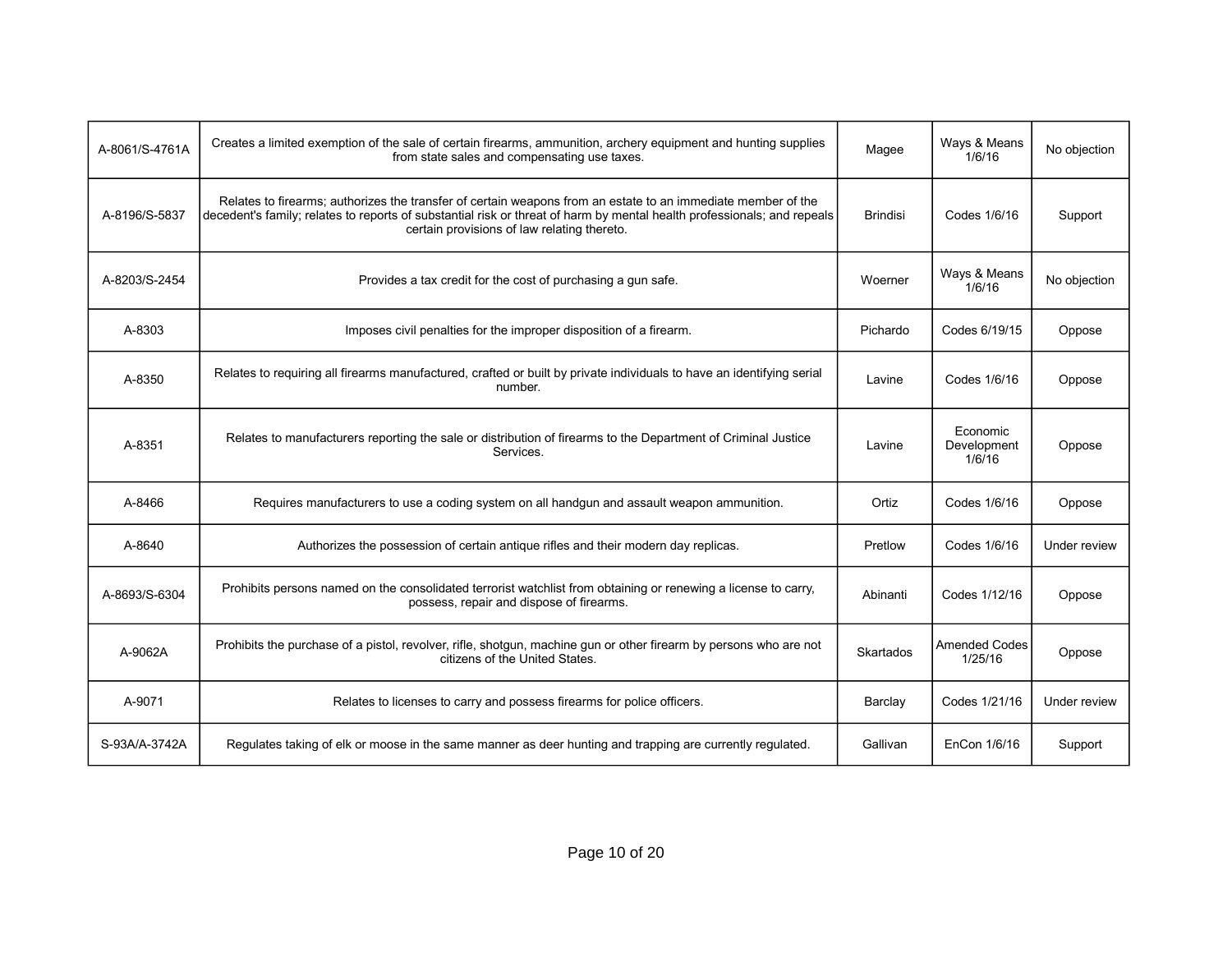| $S-143$         | Provides that the commissioner of health shall report to the Attorney General improper measures by manufacturers,<br>suppliers or retailers which endanger the public safety by exposing people to possible lead poisoning.                                                                                                                                                                                                                     | Diaz           | Health 1/6/16                   | Oppose       |
|-----------------|-------------------------------------------------------------------------------------------------------------------------------------------------------------------------------------------------------------------------------------------------------------------------------------------------------------------------------------------------------------------------------------------------------------------------------------------------|----------------|---------------------------------|--------------|
| $S-511$         | Repeals certain provisions of chapter 1 of the laws of 2013, amending the criminal procedure law and other laws<br>relating to suspension and revocation of firearms licenses.                                                                                                                                                                                                                                                                  | Nozzolio       | Codes 1/6/16                    | Support      |
| S-612           | Creates the "Defend Our Homes Act"; authorizes the possession of a magazine with more than 7 rounds but less<br>than 11 rounds in a person's home.                                                                                                                                                                                                                                                                                              | Boyle          | Codes 1/6/16                    | Oppose       |
| $S-812$         | Establishes a task force to assess data and information compiled by law enforcement personnel and health<br>providers related to incidents of firearm violence and injury; provides that the task force would designate a state<br>agency to coordinate a statewide system for reporting the nature, incidence and specific causes of firearm violence.                                                                                         | <b>Breslin</b> | Health 1/6/16                   | Oppose       |
| S-991           | Authorizes possession of a rifle or shotgun at a shooting range by a person between the ages of ten and twelve<br>under the immediate supervision of certain authorized persons.                                                                                                                                                                                                                                                                | Ranzenhofer    | Codes 1/6/16                    | Support      |
| S-1004          | Relates to gun buy back programs; requires entities operating such programs to check the serial number of all<br>firearms obtained against the NYSPIN records and to obtain the express permission of the lawful owner of any<br>firearm found to be stolen before the destruction thereof.                                                                                                                                                     | Gallivan       | Codes 1/6/16                    | No objection |
| S-1071A/A-7164  | Provides for a gun violence prevention program in the public schools; provides that the program is to be developed<br>by the Department of Education in conjunction with other state agencies and educational organizations and is to be<br>made available to schools for use in pre-kindergarten through twelfth grade; provides for a report to the governor<br>and the legislature on the program; enacts the "Gun Violence Prevention Act". | Peralta        | Amended<br>Education<br>1/13/16 | Oppose       |
| S-1113A/A-6192A | Requires semiautomatic pistols manufactured or delivered to any licensed dealer in this state to be capable of<br>microstamping ammunition.                                                                                                                                                                                                                                                                                                     | Peralta        | <b>Amended Codes</b><br>1/12/16 | Oppose       |
| S-1193/A-3943   | Repeals chapter 1 of the laws of 2013, amending the criminal procedure law and other laws relating to suspension<br>and revocation of firearms licenses; private sale or disposal of firearms, rifles or shotguns.                                                                                                                                                                                                                              | Marchione      | Codes 1/6/16                    | Support      |
| S-1201          | Prohibits the possession of concealed firearms in national parks and national wildlife refuge systems.                                                                                                                                                                                                                                                                                                                                          | Serrano        | Parks &<br>Recreation<br>1/6/16 | Oppose       |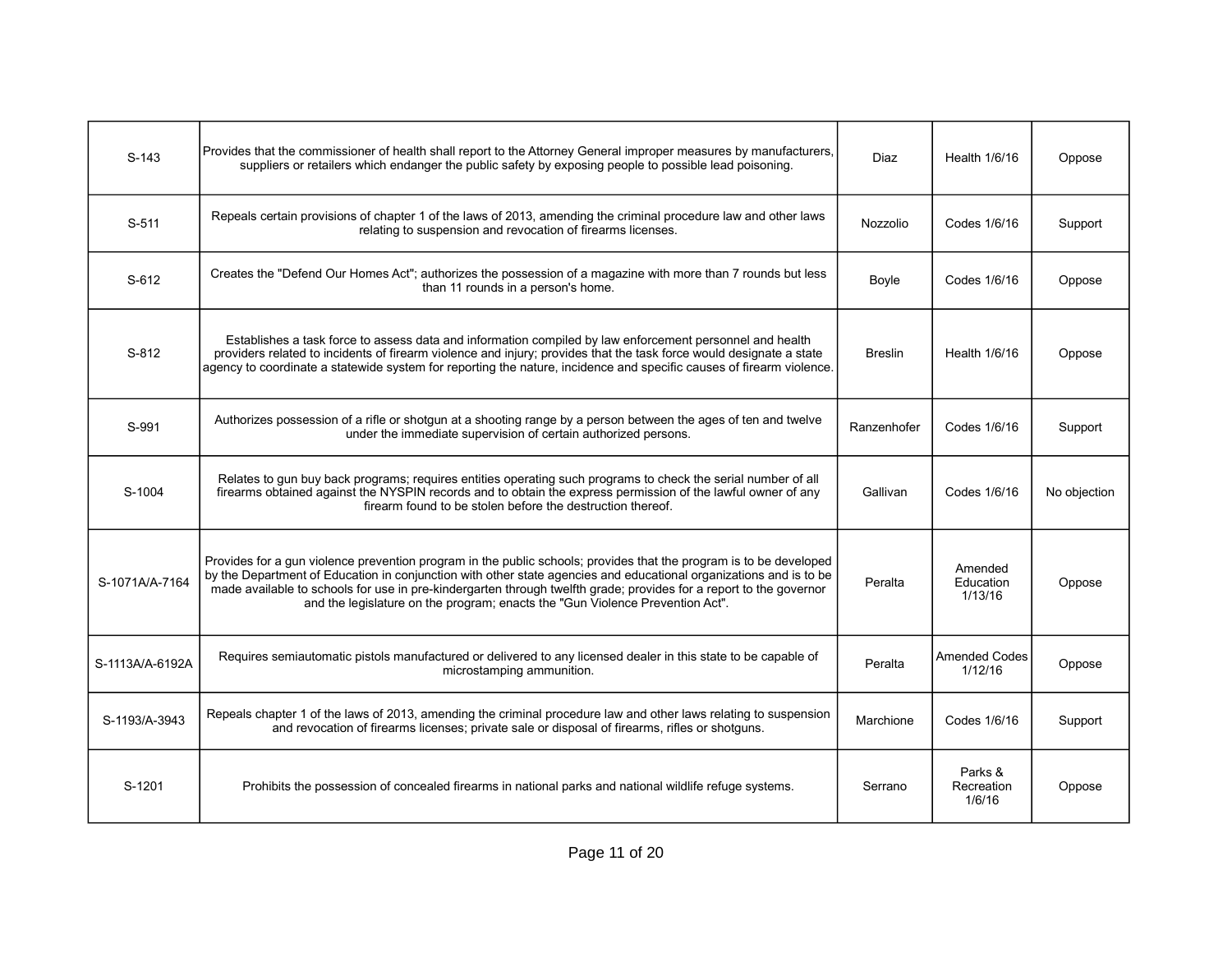| S-1204/A-2178   | Proscribes persons, firms or corporations engaged in retail business of selling firearms from selling, delivering or<br>transferring child operated firearms.                                                                                                                                                                                                                     | Serrano     | Codes 1/9/15                             | Oppose       |
|-----------------|-----------------------------------------------------------------------------------------------------------------------------------------------------------------------------------------------------------------------------------------------------------------------------------------------------------------------------------------------------------------------------------|-------------|------------------------------------------|--------------|
| S-1249          | Prohibits the hunting or taking of wildlife with the aid of an unmanned aerial vehicle.                                                                                                                                                                                                                                                                                           | Boyle       | EnCon 1/6/16                             | Oppose       |
| S-1270/A-957    | Includes wildlife animals as those subject to the animal cruelty provisions of the agriculture and markets law.                                                                                                                                                                                                                                                                   | Boyle       | Agriculture<br>1/9/15                    | Oppose       |
| S-1292A/A-4367A | Authorizes hunting of big game with rifles in the county of Genesee.                                                                                                                                                                                                                                                                                                              | Ranzenhofer | Signed 7/2/15                            | Support      |
| S-1302A         | Requires the creation and imposition of restrictive commercial practices and stringent recordkeeping and reporting<br>to prevent gun sales to criminals; provides that such measures shall be promulgated by the superintendent of state<br>police; restricts premises of sales; requires employee training; prohibits straw purchases; imposes additional license<br>conditions. | Peralta     | Amended<br>Consumer<br>Protection 1/6/16 | Oppose       |
| S-1308/A-5850   | Requires state agencies and certain covered authorities to purchase handguns from responsible suppliers; defines<br>criteria therefor; provides for exceptions.                                                                                                                                                                                                                   | Peralta     | Finance 1/6/16                           | Oppose       |
| S-1341          | Authorizes an applicant for a pistol or revolver license to possess such while attending a pre-license firearms safety<br>course and while under the supervision of the instructor thereof.                                                                                                                                                                                       | Little      | Codes 1/6/16                             | No objection |
| S-1348/A-7023   | Requires employees of dealers in firearms to submit to state and national criminal background checks.                                                                                                                                                                                                                                                                             | Peralta     | Codes 1/6/16                             | Oppose       |
| S-1391          | Relates to the manufacturing of firearms; requires any firearm manufactured by a three-dimensional printer to<br>contain a unique identifying number and to be registered with the state police.                                                                                                                                                                                  | Parker      | Consumer<br>Protection 1/6/16            | Oppose       |
| S-1459/A-5572   | Provides enhanced sentencing for the offenses of criminal possession of a weapon and criminal sale of a firearm<br>where such offenses occur at the residence of a child under age of fourteen.                                                                                                                                                                                   | Golden      | Codes 1/6/16                             | Oppose       |
| S-1486/A-7070   | Relates to a ban on undetectable firearms, undetectable firearm receivers and undetectable ammunition<br>magazines.                                                                                                                                                                                                                                                               | Parker      | Codes 1/6/16                             | Oppose       |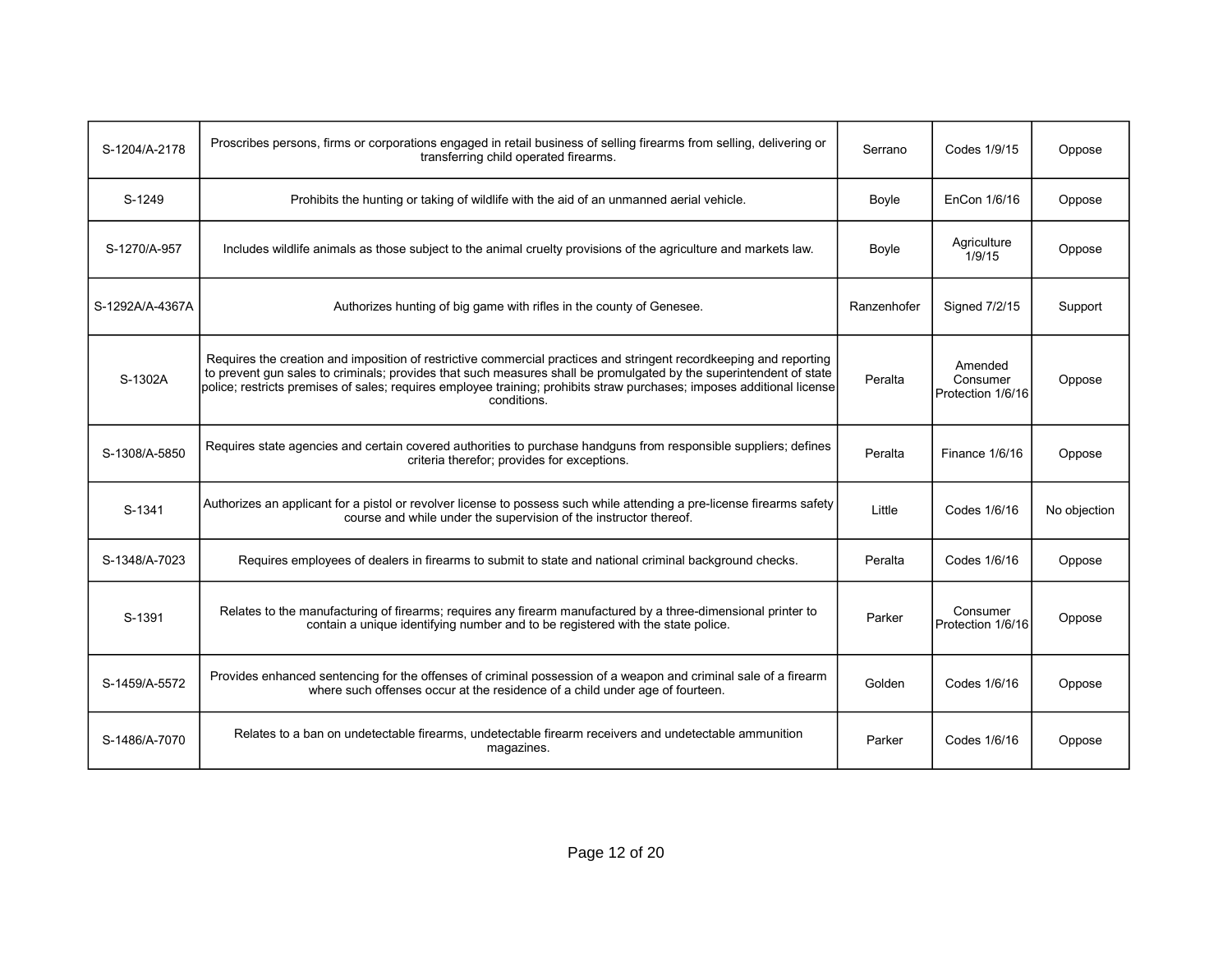| S-1556        | Relates to the suspension and revocation of a license to carry firearms; relates to the applicability of certain<br>provisions of the penal law, large capacity ammunition feeding devices, and gun licenses; relates to effectiveness of<br>certain provisions of the NY SAFE Act relating to suspension and revocation of firearms licenses, private sale or<br>disposal of firearms, rifles or shotguns; establishes a minimum age to possess a firearm; repeals various other<br>provisions of law relating to the NY SAFE Act. | Marchione | Judiciary 1/6/16                                        | Support |
|---------------|-------------------------------------------------------------------------------------------------------------------------------------------------------------------------------------------------------------------------------------------------------------------------------------------------------------------------------------------------------------------------------------------------------------------------------------------------------------------------------------------------------------------------------------|-----------|---------------------------------------------------------|---------|
| S-1625/A-4358 | Relates to hunting, fishing and outdoor education in high school physical education courses.                                                                                                                                                                                                                                                                                                                                                                                                                                        | O'Mara    | EnCon 1/6/16                                            | Support |
| S-1689        | Authorizes deer and bear hunting in the counties of Broome, Chenango and Tioga.                                                                                                                                                                                                                                                                                                                                                                                                                                                     | Libous    | Passed Senate<br>4/22/15                                | Support |
| S-1991/A-7234 | Grants a \$100,000 real property tax exemption to conservation clubs and rod and gun clubs owning certain land<br>having an assessed value of \$500,000 or less.                                                                                                                                                                                                                                                                                                                                                                    | Young     | Local<br>Government<br>1/6/16                           | Support |
| S-2050/A-5843 | Relates to prohibiting the possession of certain 50 caliber firearms; directs the division of state police to embark on<br>a program whereby persons currently in lawful possession of such weapons may be reimbursed for the fair market<br>value thereof upon turning in such weapons to a designated officer.                                                                                                                                                                                                                    | Squadron  | Codes 1/21/15.<br>Notice of<br>Consideration<br>3/10/15 | Oppose  |
| S-2291A/A-53A | Requires the safe storage of all guns, either in a safe or with a locking device, and provides penalties for simple and<br>complex violations.                                                                                                                                                                                                                                                                                                                                                                                      | Klein     | Codes 1/6/16                                            | Oppose  |
| S-2389        | Establishes the class A misdemeanor of unlawful procurement of a firearm, for the purchase or acquisition of more<br>than 1 firearm during any period of 30 days; implements a 10-day waiting period.                                                                                                                                                                                                                                                                                                                               | Gianaris  | Codes 1/6/16                                            | Oppose  |
| S-2430/A-5783 | Regulates firearms and ammunition dealers; requires such dealers to hold a permit issued by the Division of<br>Criminal Justice Services after an investigation of the applicant by such division; requires such dealers to have<br>insurance and engage in certain security measures at their businesses.                                                                                                                                                                                                                          | Gianaris  | Consumer<br>Protection 1/6/16                           | Oppose  |
| S-2441        | Establishes a 10 day waiting period for the purchase of any firearm.                                                                                                                                                                                                                                                                                                                                                                                                                                                                | Gianaris  | Consumer<br>Protection 1/6/16                           | Oppose  |
| S-2442/A-5785 | Requires persons possessing any firearm to hold a firearms safety certificate; establishes application and training<br>process therefor.                                                                                                                                                                                                                                                                                                                                                                                            | Gianaris  | Codes 1/6/16                                            | Oppose  |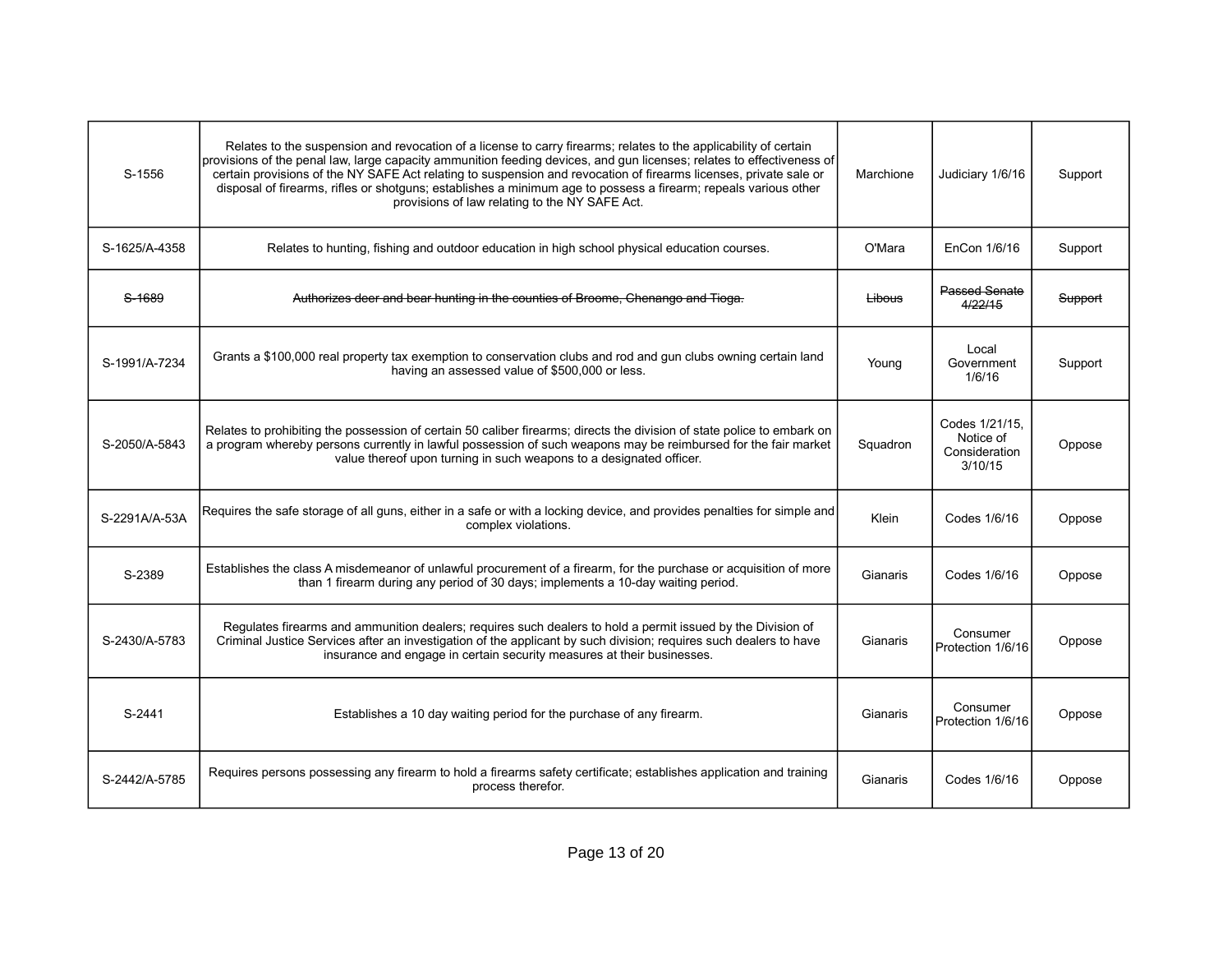| S-2443/A-7026   | Establishes the class A misdemeanor of unlawful procurement of a firearm, for the purchase or acquisition of more<br>that 1 firearm during any period of 30 days.                                                                                                                                                                                                                  | Gianaris  | Codes 1/6/16                       | Oppose       |
|-----------------|------------------------------------------------------------------------------------------------------------------------------------------------------------------------------------------------------------------------------------------------------------------------------------------------------------------------------------------------------------------------------------|-----------|------------------------------------|--------------|
| S-2445          | Provides for universal background checks for the sale of firearms.                                                                                                                                                                                                                                                                                                                 | Gianaris  | Consumer<br>Protection 1/6/16      | Oppose       |
| S-2454/A-8203   | Provides a tax credit for the cost of purchasing a gun safe.                                                                                                                                                                                                                                                                                                                       | Marchione | Government<br>Operations<br>1/6/16 | No objection |
| S-2491          | Enacts the "Children's Weapon Accident Prevention Act"; creates crimes of failure to store a weapon safely in the<br>first and second degrees, aggravated failure to store a weapon, and criminally negligent storage of a weapon in the<br>first and second degrees; provides affirmative defenses; directs the Commissioner of Education to develop a<br>weapons safety program. | Krueger   | Codes 1/6/16                       | Oppose       |
| S-2573/A-5625   | Increase the types of firearms that are to be included in the firearm ballistic identification database.                                                                                                                                                                                                                                                                           | Parker    | Consumer<br>Protection 1/6/16      | Oppose       |
| S-2611/A-5628   | Permits the private sale or disposal of firearms, rifles and shotguns to a holder of a NYS pistol permit and to certain<br>relatives.                                                                                                                                                                                                                                              | Seward    | Consumer<br>Protection 1/6/16      | Support      |
| S-2612A/A-5630A | Repeals provision of law prohibiting the possession of certain large capacity ammunition feeding devices.                                                                                                                                                                                                                                                                          | Seward    | Codes 1/6/16                       | Support      |
| S-2613A/A-5629A | Repeals provisions of law relating to certain requirements for the sellers of ammunition.                                                                                                                                                                                                                                                                                          | Seward    | Codes 1/6/16                       | Support      |
| S-2614A/A-6614  | Provides that restrictions regarding the carrying of concealed weapons and licenses therefor shall be by statute<br>only.                                                                                                                                                                                                                                                          | Seward    | Codes 1/6/16                       | Hold         |
| S-2683          | Requires owners of firearms to obtain liability insurance in an amount not less than one million dollars.                                                                                                                                                                                                                                                                          | Parker    | Government<br>Operations<br>1/6/16 | Oppose       |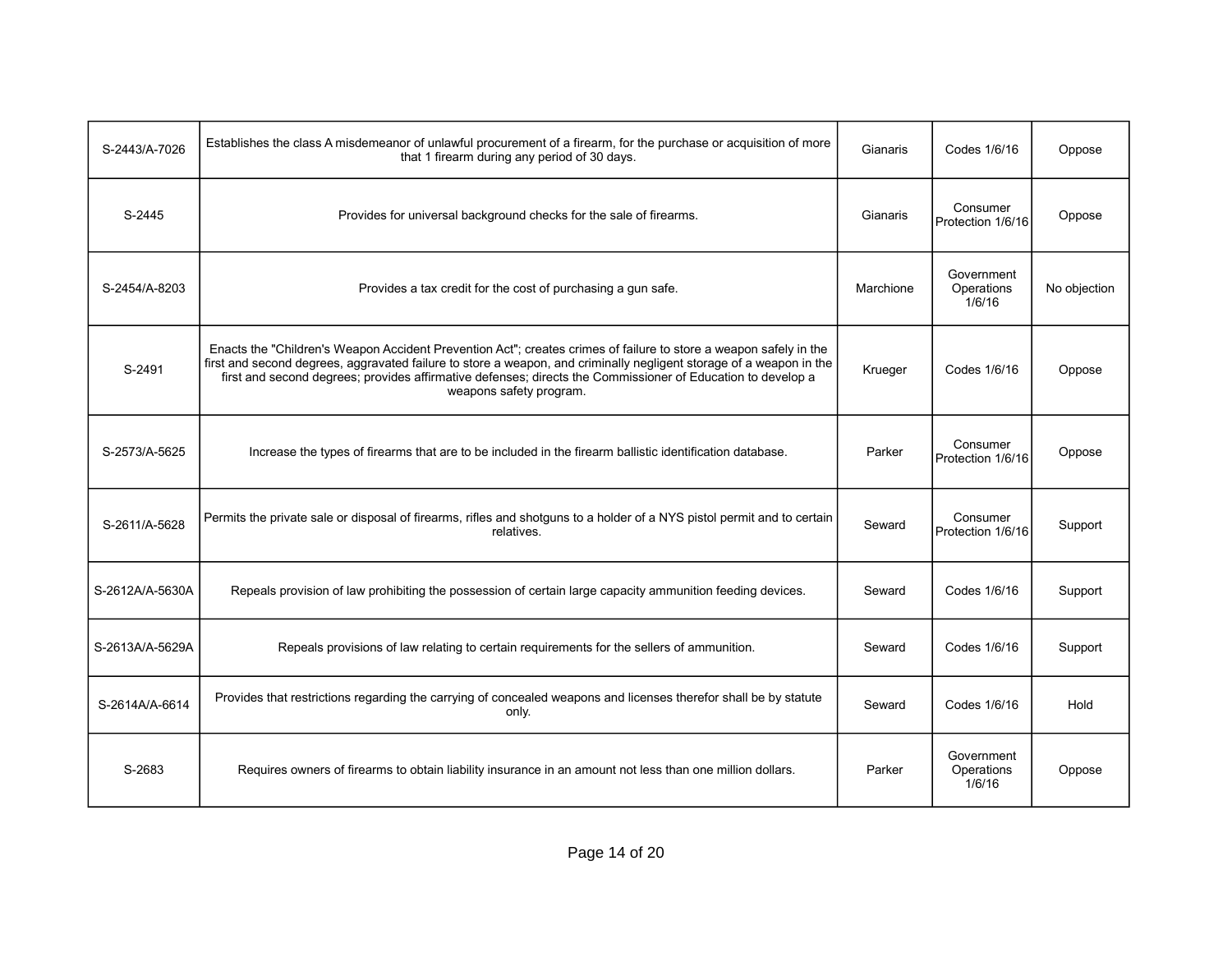| S-2775/A-3701 | Prohibiting the taking of non-native big game mammals in a fenced or other area from which there is no means for<br>such mammal to escape.                                                                                                                                                                                                                                                                                                                                                                                                                                                                                                                                                       | Krueger   | EnCon 1/6/16                       | Oppose        |
|---------------|--------------------------------------------------------------------------------------------------------------------------------------------------------------------------------------------------------------------------------------------------------------------------------------------------------------------------------------------------------------------------------------------------------------------------------------------------------------------------------------------------------------------------------------------------------------------------------------------------------------------------------------------------------------------------------------------------|-----------|------------------------------------|---------------|
| S-2900        | Authorizes the possession of a handgun being sold by a dealer in firearms upon the premises of such dealer.                                                                                                                                                                                                                                                                                                                                                                                                                                                                                                                                                                                      | Larkin    | Codes 1/6/16                       | No objection  |
| S-2945/A-1809 | Authorizes shooting preserves and shooting clubs to sell ammunition for exclusive use on the premises thereof<br>without being deemed a "seller of ammunition".                                                                                                                                                                                                                                                                                                                                                                                                                                                                                                                                  | Griffo    | Enact Clause<br>Stricken 2/9/15    | Support       |
| S-3373/A-8053 | Authorizes the transfer of certain weapons from an estate to an immediate member of the decedent's family.                                                                                                                                                                                                                                                                                                                                                                                                                                                                                                                                                                                       | Gallivan  | Codes 1/6/16                       | Support       |
| S-3374A       | Exempts certain large capacity ammunition feeding devices from certain requirements of the penal law.                                                                                                                                                                                                                                                                                                                                                                                                                                                                                                                                                                                            | Gallivan  | Codes 1/6/16                       | No confidence |
| S-3375        | Authorizes the transfer of certain weapons from an estate to an immediate member of the decedent's family;<br>expands definition of immediate family to include siblings, grandparents and grandchildren as such term relates to<br>the sale or disposal of certain firearms; relates to the filing of approved applications for licenses for the possession<br>of firearms; exempts certain large capacity ammunition feeding devices from certain requirements of the penal law;<br>repeals provision of law prohibiting the possession of certain large capacity ammunition feeding devices; and<br>repeals provisions of law relating to certain requirements for the sellers of ammunition. | Gallivan  | Codes 1/6/16                       | No confidence |
| S-3376        | Repeals section 37 of chapter 1 of the laws of 2013 relating to the definition of an assault weapon.                                                                                                                                                                                                                                                                                                                                                                                                                                                                                                                                                                                             | Gallivan  | Codes 1/6/16                       | Support       |
| S-3379        | Relates to the recertification process for firearms.                                                                                                                                                                                                                                                                                                                                                                                                                                                                                                                                                                                                                                             | Gallivan  | Codes 1/6/16                       | Support       |
| S-3471        | Establishes a \$500 personal income tax credit for the purchase of a gun safe.                                                                                                                                                                                                                                                                                                                                                                                                                                                                                                                                                                                                                   | Lanza     | Government<br>Operations<br>1/6/16 | No objection  |
| S-3555/A-2324 | Prohibits possession of a gun or non-folding knife at a governmental chamber or public hearing of the state or any<br>political subdivision.                                                                                                                                                                                                                                                                                                                                                                                                                                                                                                                                                     | Espaillat | Codes 1/6/16                       | Oppose        |
| S-3569        | Directs the establishment of gun court calendars in criminal courts to hear cases involving unlawful gun possession<br>and use.                                                                                                                                                                                                                                                                                                                                                                                                                                                                                                                                                                  | Espaillat | Codes 1/6/16                       | Oppose        |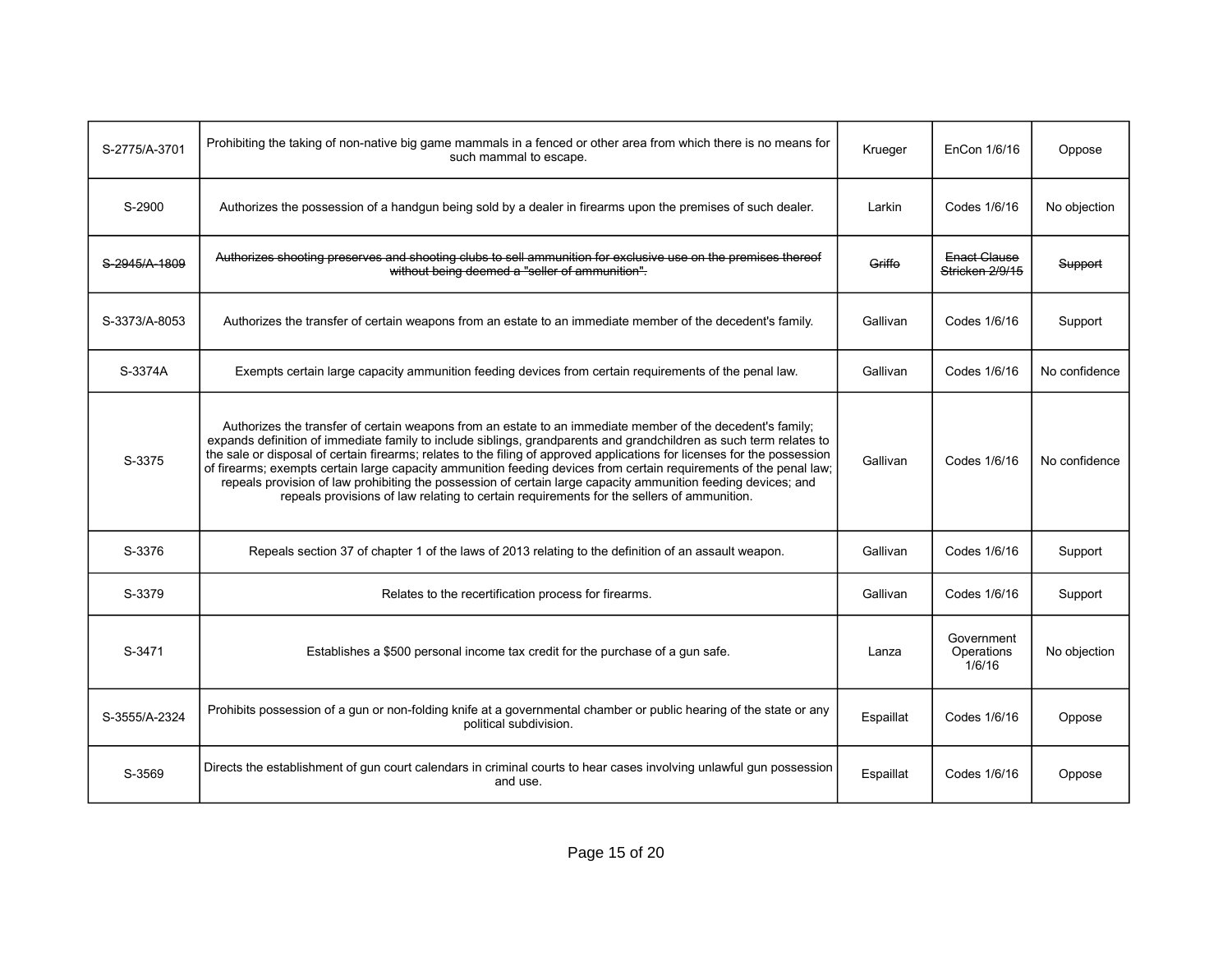| S-3698         | Relates to the unlawful possession of certain ammunition feeding devices.                                                                                                                                                                                                                                                                        | Ritchie   | Codes 1/6/16                                   | Support       |
|----------------|--------------------------------------------------------------------------------------------------------------------------------------------------------------------------------------------------------------------------------------------------------------------------------------------------------------------------------------------------|-----------|------------------------------------------------|---------------|
| S-3710         | Provides clarification on the gun show events to include the building structures and grounds where shows occur;<br>and public auctions, flea markets and garage sales.                                                                                                                                                                           | Espaillat | Consumer<br>Protection 1/6/16                  | Oppose        |
| S-3717         | Makes possession and sale of armor piercing ammunition a class B felony; includes exchanging and disposing of<br>armor piercing ammunition.                                                                                                                                                                                                      | Espaillat | Codes 1/6/16                                   | Oppose        |
| S-3719         | Requires the safe storage of all guns, either in a safe or with a locking device, and provides penalties for simple and<br>complex violations; requires notices.                                                                                                                                                                                 | Espaillat | Codes 1/6/16                                   | Oppose        |
| S-3740         | Relates to the prohibition of illegal gun trafficking.                                                                                                                                                                                                                                                                                           | Espaillat | Codes 1/6/16                                   | Oppose        |
| S-3745         | Enacts the "Gun Trafficking Prevention Act"; creates offenses of illegal gun trafficking, criminal possession of a<br>weapon by a minor, criminal use of a weapon by a minor, and lost or stolen firearm to be reported; also amends<br>penalties and eligibility for tuition awards by students on probation or parole for weapons convictions. | Espaillat | Codes 1/6/16                                   | Oppose        |
| S-3857         | Requires sale of certain firearms between unlicensed persons shall be conducted through a licensed firearms<br>dealer.                                                                                                                                                                                                                           | Espaillat | Enact Clause<br>Stricken 3/18/15               | Oppose        |
| S-3908A/A-5607 | Relates to providing a tax credit for the purchase of gun safety equipment.                                                                                                                                                                                                                                                                      | Marchione | Amended<br>Government<br>Operations<br>1/11/16 | No objection  |
| S-4000/A-1809  | Authorizes shooting preserves and shooting clubs to sell ammunition for exclusive use on the premises thereof<br>without being deemed a "seller of ammunition".                                                                                                                                                                                  | Marchione | Codes 1/6/16                                   | Support       |
| S-4008         | Establishes additional requirements for firearm license: completion of a course in firearm safety, use, maintenance,<br>relevant laws, and first aid.                                                                                                                                                                                            | Sampson   | Codes 2/25/15                                  | Oppose        |
| S-4009         | Directs the division of criminal justice services to study and report on laws, rules and regulations relating to air guns.                                                                                                                                                                                                                       | Sampson   | Codes 2/25/15                                  | <b>Oppose</b> |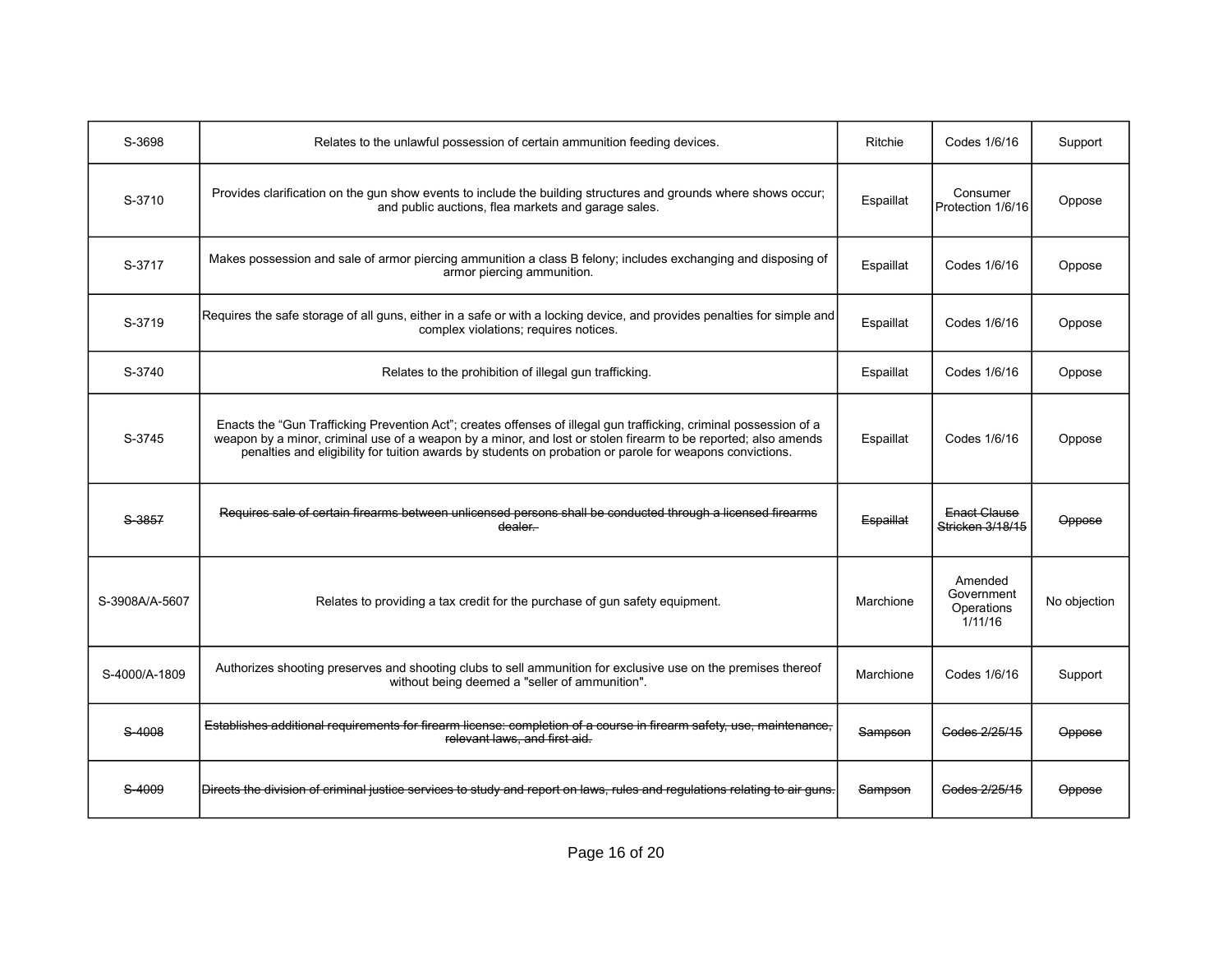| S-4016/A-615    | Relates to the criminal possession of a weapon and possession of a firearm while under the influence of alcohol or<br>drugs.                                                                                                                                                                                                                                                                                                                                                                                                                                                                  | Sampson   | Godes 2/25/15                     | Oppose       |
|-----------------|-----------------------------------------------------------------------------------------------------------------------------------------------------------------------------------------------------------------------------------------------------------------------------------------------------------------------------------------------------------------------------------------------------------------------------------------------------------------------------------------------------------------------------------------------------------------------------------------------|-----------|-----------------------------------|--------------|
| S-4058          | Establishes procedure for the suspension and revocation of license to carry and possess firearm if carrying while<br>under the influence of alcohol or drugs.                                                                                                                                                                                                                                                                                                                                                                                                                                 | Sampson   | Codes 2/26/15                     | Oppose       |
| S-4079          | Conforms state law with federal law regarding imitation weapons and provides a private right of action for individual<br>consumers.                                                                                                                                                                                                                                                                                                                                                                                                                                                           | Sampson   | Consumer<br>Protection<br>2/26/15 | Oppose       |
| S-4122/A-5993   | Authorizes retired police officers to apply for a firearms license that is valid throughout the state.                                                                                                                                                                                                                                                                                                                                                                                                                                                                                        | Croci     | Codes 1/6/16                      | No objection |
| S-4169/A-3413   | Amends the definition of disguised gun to include certain guns that are designed and intended to appear to be a toy<br>gun.                                                                                                                                                                                                                                                                                                                                                                                                                                                                   | Croci     | Codes 1/6/16                      | Oppose       |
| S-4226          | Relates to the sale of ammunition to minors.                                                                                                                                                                                                                                                                                                                                                                                                                                                                                                                                                  | Marchione | Codes 1/6/16                      | Support      |
| S-4227          | Relates to the definition of an assault weapon.                                                                                                                                                                                                                                                                                                                                                                                                                                                                                                                                               | Marchione | Codes 1/6/16                      | Support      |
| S-4228          | Relates to the definition of an assault weapon.                                                                                                                                                                                                                                                                                                                                                                                                                                                                                                                                               | Marchione | Codes 1/6/16                      | Support      |
| S-4389A/A-4277  | Relates to gun violence restraining orders; provides a procedure whereby family members may prohibit persons<br>from owning or possessing firearms if the person poses an immediate and present danger of causing personal<br>injury to himself, herself, or another by having in his or her custody or control a firearm and a gun violence<br>restraining order is necessary to prevent personal injury to the subject of the petition or another because less<br>restrictive alternatives either have been tried and found to be ineffective, or have been determined to be<br>inadequate. | Hoylman   | Amended<br>Judiciary 1/21/16      | Oppose       |
| S-4512          | Provides that large capacity ammunition devices shall only include those devices which hold more than 10 rounds.                                                                                                                                                                                                                                                                                                                                                                                                                                                                              | Lanza     | Codes 1/6/16                      | Support      |
| S-4728A/A-6900A | Relates to hunting deer with rifles in Ontario County.                                                                                                                                                                                                                                                                                                                                                                                                                                                                                                                                        | Nozzolio  | Signed 7/2/15                     | Support      |
| S-4729/A-6952   | Relates to hunting seasons in Seneca county.                                                                                                                                                                                                                                                                                                                                                                                                                                                                                                                                                  | Nozzolio  | Signed 7/2/15                     | Support      |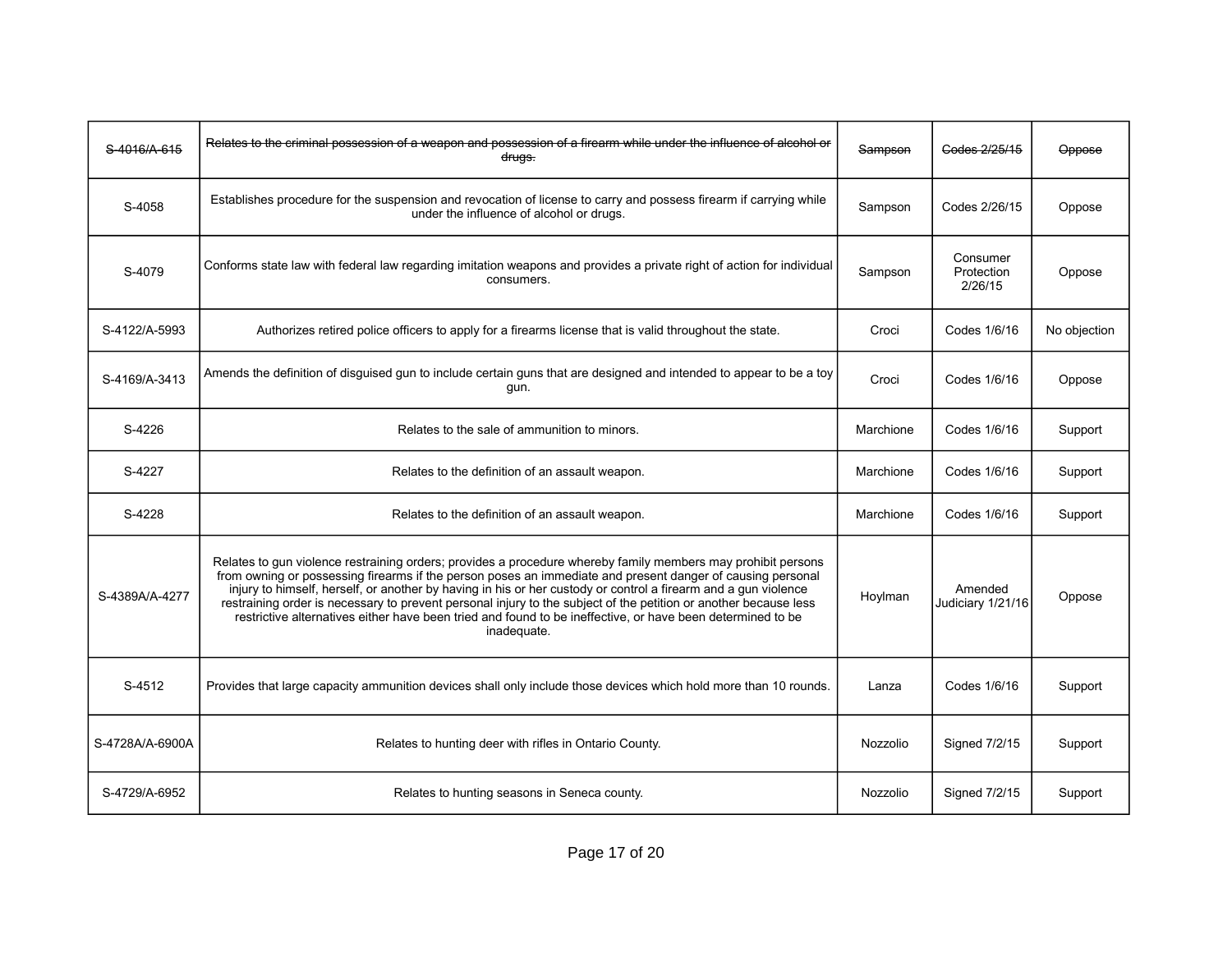| S-4761A/A-8061  | Creates a limited exemption of the sale of certain firearms, ammunition, archery equipment and hunting supplies<br>from state sales and compensating use taxes.                                                                                                                        | Funke     | Government<br>Operations<br>1/6/16 | No objection  |
|-----------------|----------------------------------------------------------------------------------------------------------------------------------------------------------------------------------------------------------------------------------------------------------------------------------------|-----------|------------------------------------|---------------|
| S-5181B/A-7357B | Relates to authorizing hunting in the County of Wayne.                                                                                                                                                                                                                                 | Nozzolio  | Signed 7/2/15                      | Support       |
| S-5276/A-270    | Relates to expanding the definition of explosive.                                                                                                                                                                                                                                      | Martins   | Labor 1/6/16                       | Oppose        |
| S-5316A/A-7987A | Authorizes the use of rifles to take big game in the County of Schenectady.                                                                                                                                                                                                            | Amedore   | Signed 7/2/15                      | Support       |
| S-5434          | Relates to lowering the age for universal hunting licenses from 14 years old to 12 years old.                                                                                                                                                                                          | Griffo    | EnCon 1/6/16                       | Support       |
| S-5696          | Relates to substantial risk or threat of harm by mental health professionals.                                                                                                                                                                                                          | O'Mara    | <b>Mental Health</b><br>1/6/16     | No confidence |
| S-5704/A-8028   | Relates to licenses to carry, possess, repair and dispose of firearms; requires recordkeeping by the Division of<br><b>Criminal Justice Services.</b>                                                                                                                                  | Marchione | Codes 1/6/16                       | Support       |
| S-5716          | Relates to firearms and repeals certain provisions of law relating thereto.                                                                                                                                                                                                            | Seward    | Codes 1/6/16                       | Support       |
| S-5837/A-8196   | Relates to firearms; authorizes the transfer of certain weapons from an estate to an immediate member of the<br>decedent's family; relates to reports of substantial risk or threat of harm by mental health professionals; and repeals<br>certain provisions of law relating thereto. | Seward    | Codes 1/6/16                       | Support       |
| S-5918/A-6058   | Relates to validity of a license to carry and possess a firearm in the City of New York where the licensee is a dealer.<br>manufacturer or gunsmith of firearms and is carrying or possessing the firearms in the course of their employment.                                          | Croci     | Codes 1/6/16                       | Support       |
| S-6065/A-7038   | Establishes procedures for issuance of gun violence restraining orders and gun seizure warrants.                                                                                                                                                                                       | Hoylman   | Codes 1/6/16                       | Oppose        |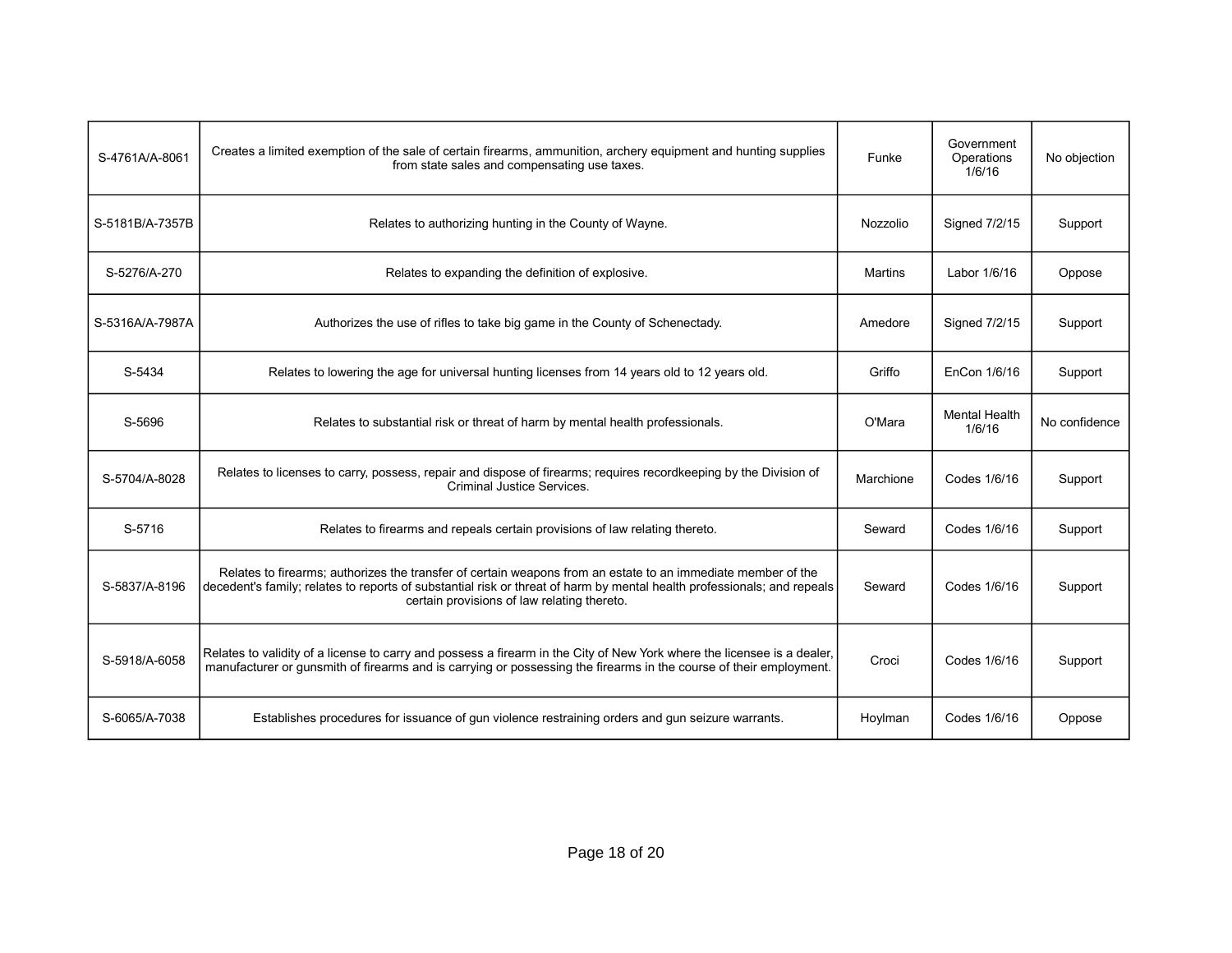| S-6279        | Prohibits the provision of licenses for firearms to persons on the federal no-fly list or terrorist screening database;<br>authorizes firearms licenses of persons on the federal no-fly list or terrorist screening database to be suspended or<br>revoked; requires the Superintendent of State Police to search the federal no-fly list or terrorist screening database<br>each year and report findings to appropriate enforcement agencies in order to suspend or revoke appropriate<br>licenses. | Klein       | Codes 1/6/16  | Oppose       |
|---------------|--------------------------------------------------------------------------------------------------------------------------------------------------------------------------------------------------------------------------------------------------------------------------------------------------------------------------------------------------------------------------------------------------------------------------------------------------------------------------------------------------------|-------------|---------------|--------------|
| S-6304/A-8693 | Prohibits persons named on the consolidated terrorist watchlist from obtaining or renewing a license to carry,<br>possess, repair and dispose of firearms.                                                                                                                                                                                                                                                                                                                                             | Hoylman     | Codes 1/6/16  | Oppose       |
| S-6318/A-1126 | Relates to possession of firearms on property owned by or held in trust for SUNY ESF.                                                                                                                                                                                                                                                                                                                                                                                                                  | DeFrancisco | Codes 1/8/15  | No objection |
| S-6463        | Relates to permits for non-ambulatory persons to possess loaded firearms in motor vehicles; defines non-<br>ambulatory as being unable to move about in a field, wood or other hunting arena without mechanical assistance.                                                                                                                                                                                                                                                                            | Ranzenhofer | EnCon 1/13/16 | Support      |